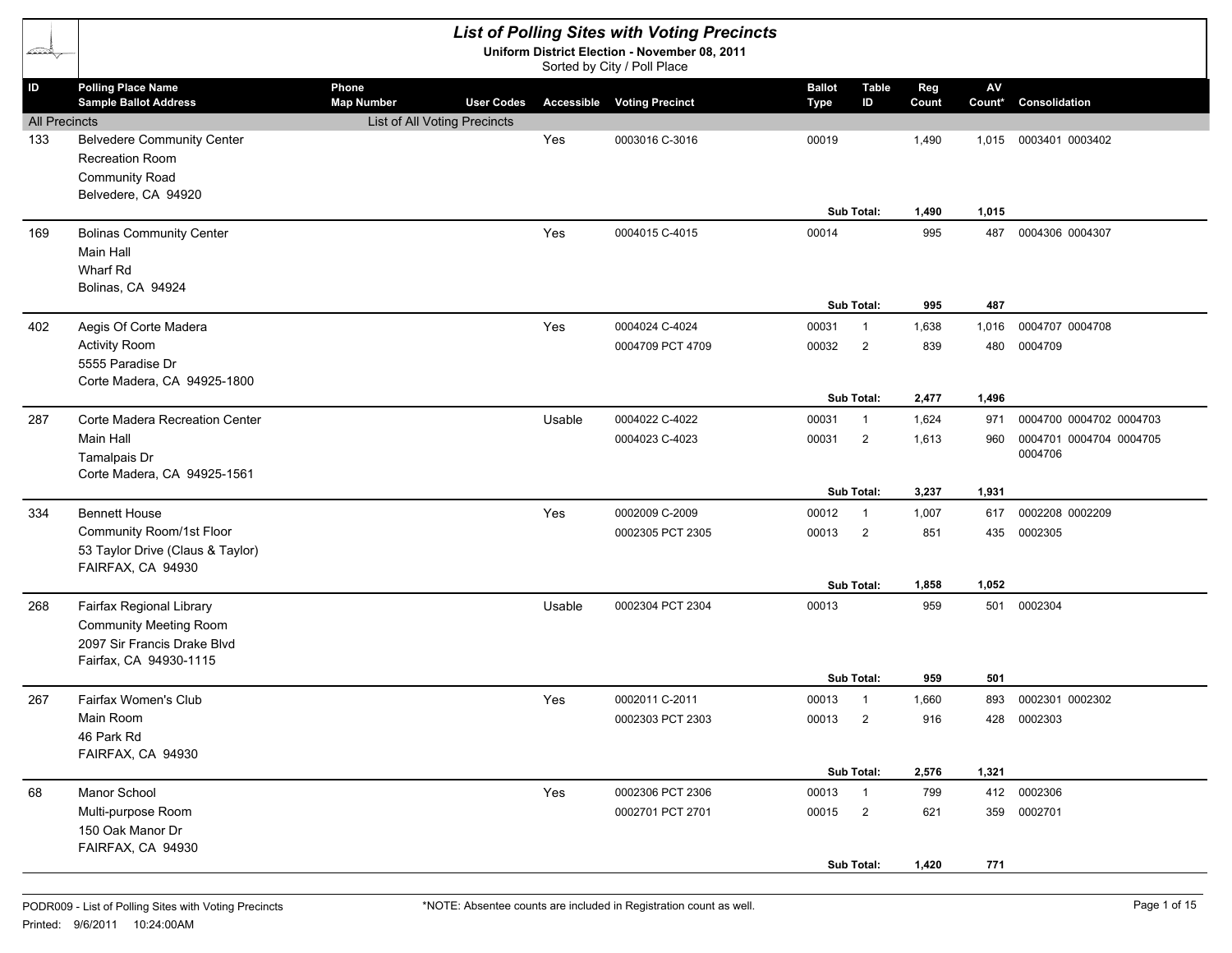| List of All Voting Precincts<br><b>All Precincts</b><br>Yes<br>0002001 C-2001<br>356<br>Cape Marin<br>00010<br>$\mathbf{1}$<br>1,350<br>868<br>0002103 0002104<br>Clubhouse<br>$\overline{2}$<br>0004806 PCT 4806<br>00033<br>438<br>223<br>0004806<br>Laderman Lane<br>Greenbrae, CA 94904-2482<br>Sub Total:<br>1,788<br>1,091<br>Yes<br>0002101 PCT 2101<br>0002101<br>260<br>The Tamalpais<br>931<br>592<br>00010<br>Auditorium<br>501 Via Casitas<br>Greenbrae, CA 94904<br>Sub Total:<br>931<br>592<br>501<br>0004103C 0004103D<br>307<br><b>Inverness Fire House</b><br>Usable<br>0004003 C-4003<br>00023<br>268<br><b>Community Room</b><br>50 Inverness Way<br>INVERNESS, CA 94937<br>501<br>268<br>Sub Total:<br>Yes<br>0002013 C-2013<br>75<br>Anthony Bacich School<br>00014<br>965<br>0002500A 0002500B 0002500C<br>662<br>0002501<br>Library<br>699 Sir Francis Drake Blvd.<br>KENTFIELD, CA 94904<br>Sub Total:<br>965<br>662<br>Yes<br>0002014 C-2014<br>Kentfield Fire Station<br>1,012<br>0002502 0002503<br>00014<br>630<br>Engine Room<br>1004 Sir Francis Drake Blvd<br>KENTFIELD, CA 94904<br>Sub Total:<br>1,012<br>630<br>Yes<br>0002019 C-2019<br>274<br>St Sebastian's Church<br>1,090<br>0002800 0002801<br>00014<br>$\mathbf{1}$<br>724<br>Parish Hall<br>0002102 PCT 2102<br>$\overline{2}$<br>908<br>0002102<br>00010<br>594<br>373 Bon Air Rd<br>KENTFIELD, CA 94904<br>Sub Total:<br>1,998<br>1,318<br>Yes<br>0002107 PCT 2107<br>0002107<br>193<br>Larkspur Recreation Department<br>00011<br>$\mathbf{1}$<br>499<br>310<br>Larkspur Community Room<br>0004025 C-4025<br>$\overline{2}$<br>00011<br>455<br>0004800 0004803<br>312<br>240 Doherty Drive<br>Larkspur, CA 94939<br>Sub Total:<br>954<br>622<br>No<br>372<br>Masonic Lodge<br>0002004 C-2004<br>00011<br>512<br>0002112A 0002112D<br>$\mathbf{1}$<br>367<br>Main Hall<br>0002005 C-2005<br>$\overline{\mathbf{c}}$<br>372<br>0002112B 0002112C 0002112E<br>00010<br>198<br>1122 Magnolia Ave<br>0002015 C-2015<br>00014<br>3<br>1,387<br>0002504 0002505 0002506<br>935<br>LARKSPUR, CA 94939<br>Sub Total:<br>1,500<br>2,271<br>Redwoods Presbyterian Church<br>Usable<br>0002002 C-2002<br>0002108 0002110<br>196<br>00011<br>$\mathbf{1}$<br>1,201<br>685<br>Fellowship Hall<br>0002003 C-2003<br>$\overline{2}$<br>0002109 0002111<br>00011<br>1,158<br>697<br>110 Magnolia Ave | $\sf ID$ | <b>Polling Place Name</b><br><b>Sample Ballot Address</b> | Phone<br><b>Map Number</b> | <b>User Codes</b> | <b>Accessible Voting Precinct</b> | <b>Ballot</b><br><b>Type</b> | <b>Table</b><br>ID | Reg<br>Count | $\mathsf{AV}$<br>Count* | Consolidation |
|----------------------------------------------------------------------------------------------------------------------------------------------------------------------------------------------------------------------------------------------------------------------------------------------------------------------------------------------------------------------------------------------------------------------------------------------------------------------------------------------------------------------------------------------------------------------------------------------------------------------------------------------------------------------------------------------------------------------------------------------------------------------------------------------------------------------------------------------------------------------------------------------------------------------------------------------------------------------------------------------------------------------------------------------------------------------------------------------------------------------------------------------------------------------------------------------------------------------------------------------------------------------------------------------------------------------------------------------------------------------------------------------------------------------------------------------------------------------------------------------------------------------------------------------------------------------------------------------------------------------------------------------------------------------------------------------------------------------------------------------------------------------------------------------------------------------------------------------------------------------------------------------------------------------------------------------------------------------------------------------------------------------------------------------------------------------------------------------------------------------------------------------------------------------------------------------------------------------------------------------------------------------------------------------------------------------------------------------------------------------------------|----------|-----------------------------------------------------------|----------------------------|-------------------|-----------------------------------|------------------------------|--------------------|--------------|-------------------------|---------------|
|                                                                                                                                                                                                                                                                                                                                                                                                                                                                                                                                                                                                                                                                                                                                                                                                                                                                                                                                                                                                                                                                                                                                                                                                                                                                                                                                                                                                                                                                                                                                                                                                                                                                                                                                                                                                                                                                                                                                                                                                                                                                                                                                                                                                                                                                                                                                                                                  |          |                                                           |                            |                   |                                   |                              |                    |              |                         |               |
|                                                                                                                                                                                                                                                                                                                                                                                                                                                                                                                                                                                                                                                                                                                                                                                                                                                                                                                                                                                                                                                                                                                                                                                                                                                                                                                                                                                                                                                                                                                                                                                                                                                                                                                                                                                                                                                                                                                                                                                                                                                                                                                                                                                                                                                                                                                                                                                  |          |                                                           |                            |                   |                                   |                              |                    |              |                         |               |
|                                                                                                                                                                                                                                                                                                                                                                                                                                                                                                                                                                                                                                                                                                                                                                                                                                                                                                                                                                                                                                                                                                                                                                                                                                                                                                                                                                                                                                                                                                                                                                                                                                                                                                                                                                                                                                                                                                                                                                                                                                                                                                                                                                                                                                                                                                                                                                                  |          |                                                           |                            |                   |                                   |                              |                    |              |                         |               |
|                                                                                                                                                                                                                                                                                                                                                                                                                                                                                                                                                                                                                                                                                                                                                                                                                                                                                                                                                                                                                                                                                                                                                                                                                                                                                                                                                                                                                                                                                                                                                                                                                                                                                                                                                                                                                                                                                                                                                                                                                                                                                                                                                                                                                                                                                                                                                                                  |          |                                                           |                            |                   |                                   |                              |                    |              |                         |               |
|                                                                                                                                                                                                                                                                                                                                                                                                                                                                                                                                                                                                                                                                                                                                                                                                                                                                                                                                                                                                                                                                                                                                                                                                                                                                                                                                                                                                                                                                                                                                                                                                                                                                                                                                                                                                                                                                                                                                                                                                                                                                                                                                                                                                                                                                                                                                                                                  |          |                                                           |                            |                   |                                   |                              |                    |              |                         |               |
|                                                                                                                                                                                                                                                                                                                                                                                                                                                                                                                                                                                                                                                                                                                                                                                                                                                                                                                                                                                                                                                                                                                                                                                                                                                                                                                                                                                                                                                                                                                                                                                                                                                                                                                                                                                                                                                                                                                                                                                                                                                                                                                                                                                                                                                                                                                                                                                  |          |                                                           |                            |                   |                                   |                              |                    |              |                         |               |
|                                                                                                                                                                                                                                                                                                                                                                                                                                                                                                                                                                                                                                                                                                                                                                                                                                                                                                                                                                                                                                                                                                                                                                                                                                                                                                                                                                                                                                                                                                                                                                                                                                                                                                                                                                                                                                                                                                                                                                                                                                                                                                                                                                                                                                                                                                                                                                                  |          |                                                           |                            |                   |                                   |                              |                    |              |                         |               |
|                                                                                                                                                                                                                                                                                                                                                                                                                                                                                                                                                                                                                                                                                                                                                                                                                                                                                                                                                                                                                                                                                                                                                                                                                                                                                                                                                                                                                                                                                                                                                                                                                                                                                                                                                                                                                                                                                                                                                                                                                                                                                                                                                                                                                                                                                                                                                                                  |          |                                                           |                            |                   |                                   |                              |                    |              |                         |               |
|                                                                                                                                                                                                                                                                                                                                                                                                                                                                                                                                                                                                                                                                                                                                                                                                                                                                                                                                                                                                                                                                                                                                                                                                                                                                                                                                                                                                                                                                                                                                                                                                                                                                                                                                                                                                                                                                                                                                                                                                                                                                                                                                                                                                                                                                                                                                                                                  |          |                                                           |                            |                   |                                   |                              |                    |              |                         |               |
|                                                                                                                                                                                                                                                                                                                                                                                                                                                                                                                                                                                                                                                                                                                                                                                                                                                                                                                                                                                                                                                                                                                                                                                                                                                                                                                                                                                                                                                                                                                                                                                                                                                                                                                                                                                                                                                                                                                                                                                                                                                                                                                                                                                                                                                                                                                                                                                  |          |                                                           |                            |                   |                                   |                              |                    |              |                         |               |
|                                                                                                                                                                                                                                                                                                                                                                                                                                                                                                                                                                                                                                                                                                                                                                                                                                                                                                                                                                                                                                                                                                                                                                                                                                                                                                                                                                                                                                                                                                                                                                                                                                                                                                                                                                                                                                                                                                                                                                                                                                                                                                                                                                                                                                                                                                                                                                                  |          |                                                           |                            |                   |                                   |                              |                    |              |                         |               |
|                                                                                                                                                                                                                                                                                                                                                                                                                                                                                                                                                                                                                                                                                                                                                                                                                                                                                                                                                                                                                                                                                                                                                                                                                                                                                                                                                                                                                                                                                                                                                                                                                                                                                                                                                                                                                                                                                                                                                                                                                                                                                                                                                                                                                                                                                                                                                                                  |          |                                                           |                            |                   |                                   |                              |                    |              |                         |               |
|                                                                                                                                                                                                                                                                                                                                                                                                                                                                                                                                                                                                                                                                                                                                                                                                                                                                                                                                                                                                                                                                                                                                                                                                                                                                                                                                                                                                                                                                                                                                                                                                                                                                                                                                                                                                                                                                                                                                                                                                                                                                                                                                                                                                                                                                                                                                                                                  |          |                                                           |                            |                   |                                   |                              |                    |              |                         |               |
|                                                                                                                                                                                                                                                                                                                                                                                                                                                                                                                                                                                                                                                                                                                                                                                                                                                                                                                                                                                                                                                                                                                                                                                                                                                                                                                                                                                                                                                                                                                                                                                                                                                                                                                                                                                                                                                                                                                                                                                                                                                                                                                                                                                                                                                                                                                                                                                  |          |                                                           |                            |                   |                                   |                              |                    |              |                         |               |
|                                                                                                                                                                                                                                                                                                                                                                                                                                                                                                                                                                                                                                                                                                                                                                                                                                                                                                                                                                                                                                                                                                                                                                                                                                                                                                                                                                                                                                                                                                                                                                                                                                                                                                                                                                                                                                                                                                                                                                                                                                                                                                                                                                                                                                                                                                                                                                                  |          |                                                           |                            |                   |                                   |                              |                    |              |                         |               |
|                                                                                                                                                                                                                                                                                                                                                                                                                                                                                                                                                                                                                                                                                                                                                                                                                                                                                                                                                                                                                                                                                                                                                                                                                                                                                                                                                                                                                                                                                                                                                                                                                                                                                                                                                                                                                                                                                                                                                                                                                                                                                                                                                                                                                                                                                                                                                                                  |          |                                                           |                            |                   |                                   |                              |                    |              |                         |               |
|                                                                                                                                                                                                                                                                                                                                                                                                                                                                                                                                                                                                                                                                                                                                                                                                                                                                                                                                                                                                                                                                                                                                                                                                                                                                                                                                                                                                                                                                                                                                                                                                                                                                                                                                                                                                                                                                                                                                                                                                                                                                                                                                                                                                                                                                                                                                                                                  |          |                                                           |                            |                   |                                   |                              |                    |              |                         |               |
|                                                                                                                                                                                                                                                                                                                                                                                                                                                                                                                                                                                                                                                                                                                                                                                                                                                                                                                                                                                                                                                                                                                                                                                                                                                                                                                                                                                                                                                                                                                                                                                                                                                                                                                                                                                                                                                                                                                                                                                                                                                                                                                                                                                                                                                                                                                                                                                  |          |                                                           |                            |                   |                                   |                              |                    |              |                         |               |
|                                                                                                                                                                                                                                                                                                                                                                                                                                                                                                                                                                                                                                                                                                                                                                                                                                                                                                                                                                                                                                                                                                                                                                                                                                                                                                                                                                                                                                                                                                                                                                                                                                                                                                                                                                                                                                                                                                                                                                                                                                                                                                                                                                                                                                                                                                                                                                                  |          |                                                           |                            |                   |                                   |                              |                    |              |                         |               |
|                                                                                                                                                                                                                                                                                                                                                                                                                                                                                                                                                                                                                                                                                                                                                                                                                                                                                                                                                                                                                                                                                                                                                                                                                                                                                                                                                                                                                                                                                                                                                                                                                                                                                                                                                                                                                                                                                                                                                                                                                                                                                                                                                                                                                                                                                                                                                                                  |          |                                                           |                            |                   |                                   |                              |                    |              |                         |               |
|                                                                                                                                                                                                                                                                                                                                                                                                                                                                                                                                                                                                                                                                                                                                                                                                                                                                                                                                                                                                                                                                                                                                                                                                                                                                                                                                                                                                                                                                                                                                                                                                                                                                                                                                                                                                                                                                                                                                                                                                                                                                                                                                                                                                                                                                                                                                                                                  |          |                                                           |                            |                   |                                   |                              |                    |              |                         |               |
|                                                                                                                                                                                                                                                                                                                                                                                                                                                                                                                                                                                                                                                                                                                                                                                                                                                                                                                                                                                                                                                                                                                                                                                                                                                                                                                                                                                                                                                                                                                                                                                                                                                                                                                                                                                                                                                                                                                                                                                                                                                                                                                                                                                                                                                                                                                                                                                  | 77       |                                                           |                            |                   |                                   |                              |                    |              |                         |               |
|                                                                                                                                                                                                                                                                                                                                                                                                                                                                                                                                                                                                                                                                                                                                                                                                                                                                                                                                                                                                                                                                                                                                                                                                                                                                                                                                                                                                                                                                                                                                                                                                                                                                                                                                                                                                                                                                                                                                                                                                                                                                                                                                                                                                                                                                                                                                                                                  |          |                                                           |                            |                   |                                   |                              |                    |              |                         |               |
|                                                                                                                                                                                                                                                                                                                                                                                                                                                                                                                                                                                                                                                                                                                                                                                                                                                                                                                                                                                                                                                                                                                                                                                                                                                                                                                                                                                                                                                                                                                                                                                                                                                                                                                                                                                                                                                                                                                                                                                                                                                                                                                                                                                                                                                                                                                                                                                  |          |                                                           |                            |                   |                                   |                              |                    |              |                         |               |
|                                                                                                                                                                                                                                                                                                                                                                                                                                                                                                                                                                                                                                                                                                                                                                                                                                                                                                                                                                                                                                                                                                                                                                                                                                                                                                                                                                                                                                                                                                                                                                                                                                                                                                                                                                                                                                                                                                                                                                                                                                                                                                                                                                                                                                                                                                                                                                                  |          |                                                           |                            |                   |                                   |                              |                    |              |                         |               |
|                                                                                                                                                                                                                                                                                                                                                                                                                                                                                                                                                                                                                                                                                                                                                                                                                                                                                                                                                                                                                                                                                                                                                                                                                                                                                                                                                                                                                                                                                                                                                                                                                                                                                                                                                                                                                                                                                                                                                                                                                                                                                                                                                                                                                                                                                                                                                                                  |          |                                                           |                            |                   |                                   |                              |                    |              |                         |               |
|                                                                                                                                                                                                                                                                                                                                                                                                                                                                                                                                                                                                                                                                                                                                                                                                                                                                                                                                                                                                                                                                                                                                                                                                                                                                                                                                                                                                                                                                                                                                                                                                                                                                                                                                                                                                                                                                                                                                                                                                                                                                                                                                                                                                                                                                                                                                                                                  |          |                                                           |                            |                   |                                   |                              |                    |              |                         |               |
|                                                                                                                                                                                                                                                                                                                                                                                                                                                                                                                                                                                                                                                                                                                                                                                                                                                                                                                                                                                                                                                                                                                                                                                                                                                                                                                                                                                                                                                                                                                                                                                                                                                                                                                                                                                                                                                                                                                                                                                                                                                                                                                                                                                                                                                                                                                                                                                  |          |                                                           |                            |                   |                                   |                              |                    |              |                         |               |
|                                                                                                                                                                                                                                                                                                                                                                                                                                                                                                                                                                                                                                                                                                                                                                                                                                                                                                                                                                                                                                                                                                                                                                                                                                                                                                                                                                                                                                                                                                                                                                                                                                                                                                                                                                                                                                                                                                                                                                                                                                                                                                                                                                                                                                                                                                                                                                                  |          |                                                           |                            |                   |                                   |                              |                    |              |                         |               |
|                                                                                                                                                                                                                                                                                                                                                                                                                                                                                                                                                                                                                                                                                                                                                                                                                                                                                                                                                                                                                                                                                                                                                                                                                                                                                                                                                                                                                                                                                                                                                                                                                                                                                                                                                                                                                                                                                                                                                                                                                                                                                                                                                                                                                                                                                                                                                                                  |          |                                                           |                            |                   |                                   |                              |                    |              |                         |               |
|                                                                                                                                                                                                                                                                                                                                                                                                                                                                                                                                                                                                                                                                                                                                                                                                                                                                                                                                                                                                                                                                                                                                                                                                                                                                                                                                                                                                                                                                                                                                                                                                                                                                                                                                                                                                                                                                                                                                                                                                                                                                                                                                                                                                                                                                                                                                                                                  |          |                                                           |                            |                   |                                   |                              |                    |              |                         |               |
|                                                                                                                                                                                                                                                                                                                                                                                                                                                                                                                                                                                                                                                                                                                                                                                                                                                                                                                                                                                                                                                                                                                                                                                                                                                                                                                                                                                                                                                                                                                                                                                                                                                                                                                                                                                                                                                                                                                                                                                                                                                                                                                                                                                                                                                                                                                                                                                  |          |                                                           |                            |                   |                                   |                              |                    |              |                         |               |
|                                                                                                                                                                                                                                                                                                                                                                                                                                                                                                                                                                                                                                                                                                                                                                                                                                                                                                                                                                                                                                                                                                                                                                                                                                                                                                                                                                                                                                                                                                                                                                                                                                                                                                                                                                                                                                                                                                                                                                                                                                                                                                                                                                                                                                                                                                                                                                                  |          |                                                           |                            |                   |                                   |                              |                    |              |                         |               |
|                                                                                                                                                                                                                                                                                                                                                                                                                                                                                                                                                                                                                                                                                                                                                                                                                                                                                                                                                                                                                                                                                                                                                                                                                                                                                                                                                                                                                                                                                                                                                                                                                                                                                                                                                                                                                                                                                                                                                                                                                                                                                                                                                                                                                                                                                                                                                                                  |          |                                                           |                            |                   |                                   |                              |                    |              |                         |               |
|                                                                                                                                                                                                                                                                                                                                                                                                                                                                                                                                                                                                                                                                                                                                                                                                                                                                                                                                                                                                                                                                                                                                                                                                                                                                                                                                                                                                                                                                                                                                                                                                                                                                                                                                                                                                                                                                                                                                                                                                                                                                                                                                                                                                                                                                                                                                                                                  |          |                                                           |                            |                   |                                   |                              |                    |              |                         |               |
|                                                                                                                                                                                                                                                                                                                                                                                                                                                                                                                                                                                                                                                                                                                                                                                                                                                                                                                                                                                                                                                                                                                                                                                                                                                                                                                                                                                                                                                                                                                                                                                                                                                                                                                                                                                                                                                                                                                                                                                                                                                                                                                                                                                                                                                                                                                                                                                  |          |                                                           |                            |                   |                                   |                              |                    |              |                         |               |
|                                                                                                                                                                                                                                                                                                                                                                                                                                                                                                                                                                                                                                                                                                                                                                                                                                                                                                                                                                                                                                                                                                                                                                                                                                                                                                                                                                                                                                                                                                                                                                                                                                                                                                                                                                                                                                                                                                                                                                                                                                                                                                                                                                                                                                                                                                                                                                                  |          |                                                           |                            |                   |                                   |                              |                    |              |                         |               |
|                                                                                                                                                                                                                                                                                                                                                                                                                                                                                                                                                                                                                                                                                                                                                                                                                                                                                                                                                                                                                                                                                                                                                                                                                                                                                                                                                                                                                                                                                                                                                                                                                                                                                                                                                                                                                                                                                                                                                                                                                                                                                                                                                                                                                                                                                                                                                                                  |          |                                                           |                            |                   |                                   |                              |                    |              |                         |               |
|                                                                                                                                                                                                                                                                                                                                                                                                                                                                                                                                                                                                                                                                                                                                                                                                                                                                                                                                                                                                                                                                                                                                                                                                                                                                                                                                                                                                                                                                                                                                                                                                                                                                                                                                                                                                                                                                                                                                                                                                                                                                                                                                                                                                                                                                                                                                                                                  |          |                                                           |                            |                   |                                   |                              |                    |              |                         |               |
|                                                                                                                                                                                                                                                                                                                                                                                                                                                                                                                                                                                                                                                                                                                                                                                                                                                                                                                                                                                                                                                                                                                                                                                                                                                                                                                                                                                                                                                                                                                                                                                                                                                                                                                                                                                                                                                                                                                                                                                                                                                                                                                                                                                                                                                                                                                                                                                  |          |                                                           |                            |                   |                                   |                              |                    |              |                         |               |
|                                                                                                                                                                                                                                                                                                                                                                                                                                                                                                                                                                                                                                                                                                                                                                                                                                                                                                                                                                                                                                                                                                                                                                                                                                                                                                                                                                                                                                                                                                                                                                                                                                                                                                                                                                                                                                                                                                                                                                                                                                                                                                                                                                                                                                                                                                                                                                                  |          |                                                           |                            |                   |                                   |                              |                    |              |                         |               |
|                                                                                                                                                                                                                                                                                                                                                                                                                                                                                                                                                                                                                                                                                                                                                                                                                                                                                                                                                                                                                                                                                                                                                                                                                                                                                                                                                                                                                                                                                                                                                                                                                                                                                                                                                                                                                                                                                                                                                                                                                                                                                                                                                                                                                                                                                                                                                                                  |          |                                                           |                            |                   |                                   |                              |                    |              |                         |               |
|                                                                                                                                                                                                                                                                                                                                                                                                                                                                                                                                                                                                                                                                                                                                                                                                                                                                                                                                                                                                                                                                                                                                                                                                                                                                                                                                                                                                                                                                                                                                                                                                                                                                                                                                                                                                                                                                                                                                                                                                                                                                                                                                                                                                                                                                                                                                                                                  |          |                                                           |                            |                   |                                   |                              |                    |              |                         |               |
|                                                                                                                                                                                                                                                                                                                                                                                                                                                                                                                                                                                                                                                                                                                                                                                                                                                                                                                                                                                                                                                                                                                                                                                                                                                                                                                                                                                                                                                                                                                                                                                                                                                                                                                                                                                                                                                                                                                                                                                                                                                                                                                                                                                                                                                                                                                                                                                  |          | LARKSPUR, CA 94939                                        |                            |                   |                                   |                              |                    |              |                         |               |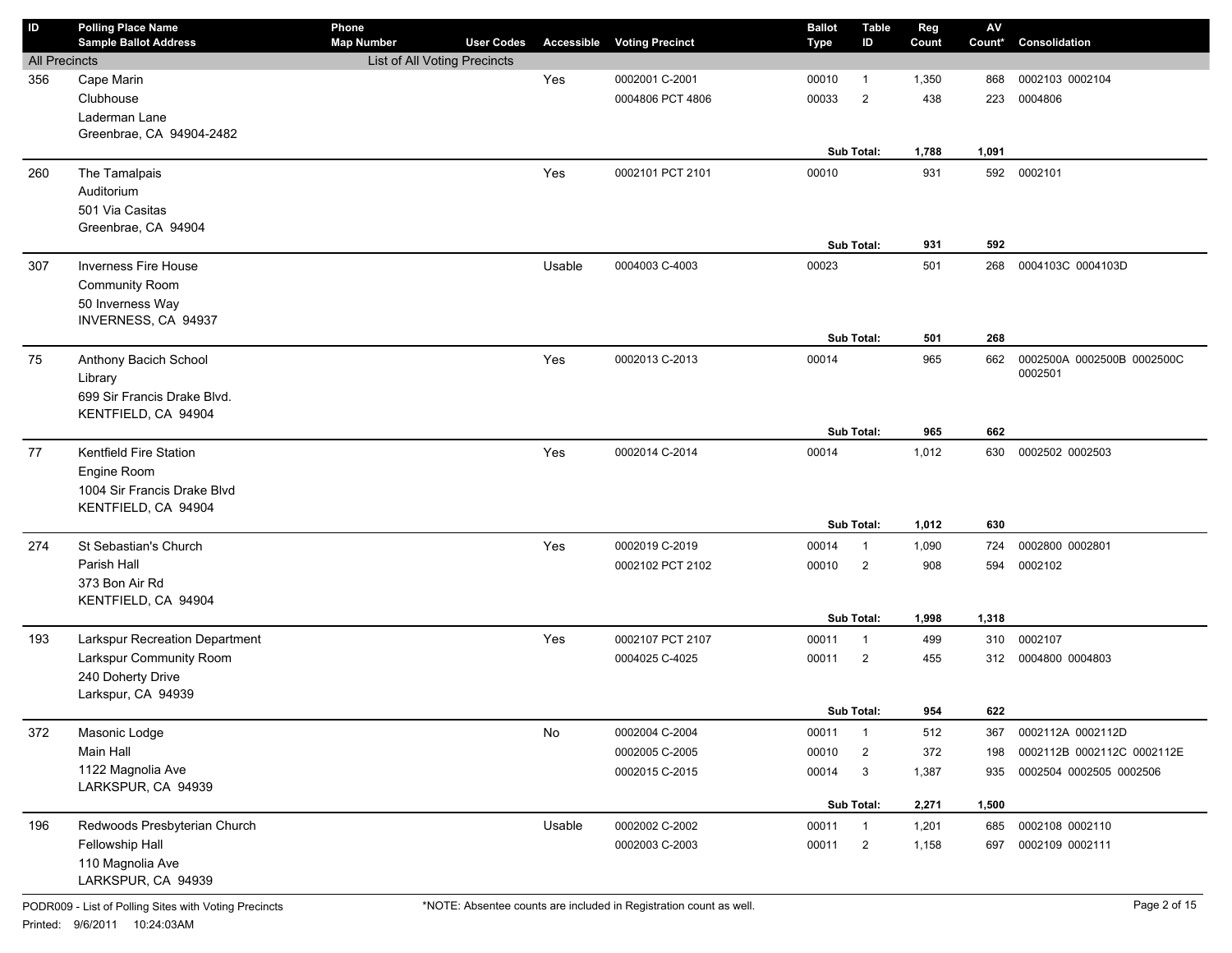| $\overline{D}$       | <b>Polling Place Name</b><br><b>Sample Ballot Address</b>                                                    | Phone<br><b>Map Number</b>   | <b>User Codes</b> |           | <b>Accessible Voting Precinct</b> | <b>Ballot</b><br><b>Type</b> | <b>Table</b><br>ID | Reg<br>Count | ${\sf AV}$<br>Count* | Consolidation                                                                |
|----------------------|--------------------------------------------------------------------------------------------------------------|------------------------------|-------------------|-----------|-----------------------------------|------------------------------|--------------------|--------------|----------------------|------------------------------------------------------------------------------|
| <b>All Precincts</b> |                                                                                                              | List of All Voting Precincts |                   |           |                                   |                              |                    |              |                      |                                                                              |
|                      |                                                                                                              |                              |                   |           |                                   |                              | Sub Total:         | 2,359        | 1,382                |                                                                              |
| 364                  | Marguerita C. Johnson Senior Center<br>Multi-purpose Room<br>640 Drake Ave<br>Marin City, CA 94965           |                              |                   | <b>No</b> | 0003021 C-3021                    | 00014                        |                    | 1,951        | 1,045                | 0003600C 0003600D<br>0003600E 0003600F 0003600G<br>0003601 0003602B 0003602C |
|                      |                                                                                                              |                              |                   |           |                                   |                              | Sub Total:         | 1,951        | 1,045                |                                                                              |
| 112                  | Almonte Improvement Club<br>Large Hall<br>Almonte & Wisteria Way<br>Mill Valley, CA 94941-4138               |                              |                   | No        | 0003018 C-3018                    | 00021                        |                    | 1,696        | 1,047                | 0003501 0003504 0003505<br>0003508                                           |
|                      |                                                                                                              |                              |                   |           |                                   |                              | Sub Total:         | 1,696        | 1,047                |                                                                              |
| 114                  | Episcopal Church Of Our Savior<br>Lovell Entrance - Fireside Room<br>10 Old Mill St<br>MILL VALLEY, CA 94941 |                              |                   | Yes       | 0003006 C-3006                    | 00017                        | Sub Total:         | 975<br>975   | 543<br>543           | 0003205 0003206                                                              |
| 163                  | Homestead Valley Community Ctr                                                                               |                              |                   | Yes       | 0004010 C-4010                    | 00021                        |                    | 1,597        | 949                  | 0004300 0004303 0004304                                                      |
|                      | Upstairs Main Room<br>315 Montford Ave<br>MILL VALLEY, CA 94941                                              |                              |                   |           |                                   |                              | Sub Total:         | 1,597        | 949                  |                                                                              |
| 152                  | Marin Amateur Radio Club                                                                                     |                              |                   | Usable    | 0003705 PCT 3705                  | 00021                        |                    | 445          |                      | 207 0003705                                                                  |
|                      | Main Meeting Room<br>27 Shell Rd<br>MILL VALLEY, CA 94941                                                    |                              |                   |           |                                   |                              | Sub Total:         | 445          | 207                  |                                                                              |
| 308                  | Mill Valley City Hall                                                                                        |                              |                   | Usable    | 0003204 PCT 3204                  | 00017                        |                    | 935          |                      | 555 0003204                                                                  |
|                      | 2nd Floor Conference Room<br>26 Corte Madera Ave<br>MILL VALLEY, CA 94941                                    |                              |                   |           |                                   |                              | Sub Total:         | 935          | 555                  |                                                                              |
| 396                  | Mill Valley Community Ctr<br>Forest Room<br>180 Camino Alto<br>Mill Valley, CA 94941-4603                    |                              |                   | Yes       | 0003004 C-3004                    | 00017                        |                    | 2,121        | 1,393                | 0003201 0003209 0003215<br>0003217                                           |
|                      |                                                                                                              |                              |                   |           |                                   |                              | Sub Total:         | 2,121        | 1,393                |                                                                              |
| 418                  | Muir Woods Park Community Association<br>Main Room<br>40 Ridge Ave<br>Mill Valley, CA 94941-1783             |                              |                   | Usable    | 0004014 C-4014                    | 00017                        | Sub Total:         | 506<br>506   | 266<br>266           | 0004302B 0004302C<br>0004302D 0004302E 0004302F                              |
|                      |                                                                                                              |                              |                   |           |                                   |                              |                    |              |                      |                                                                              |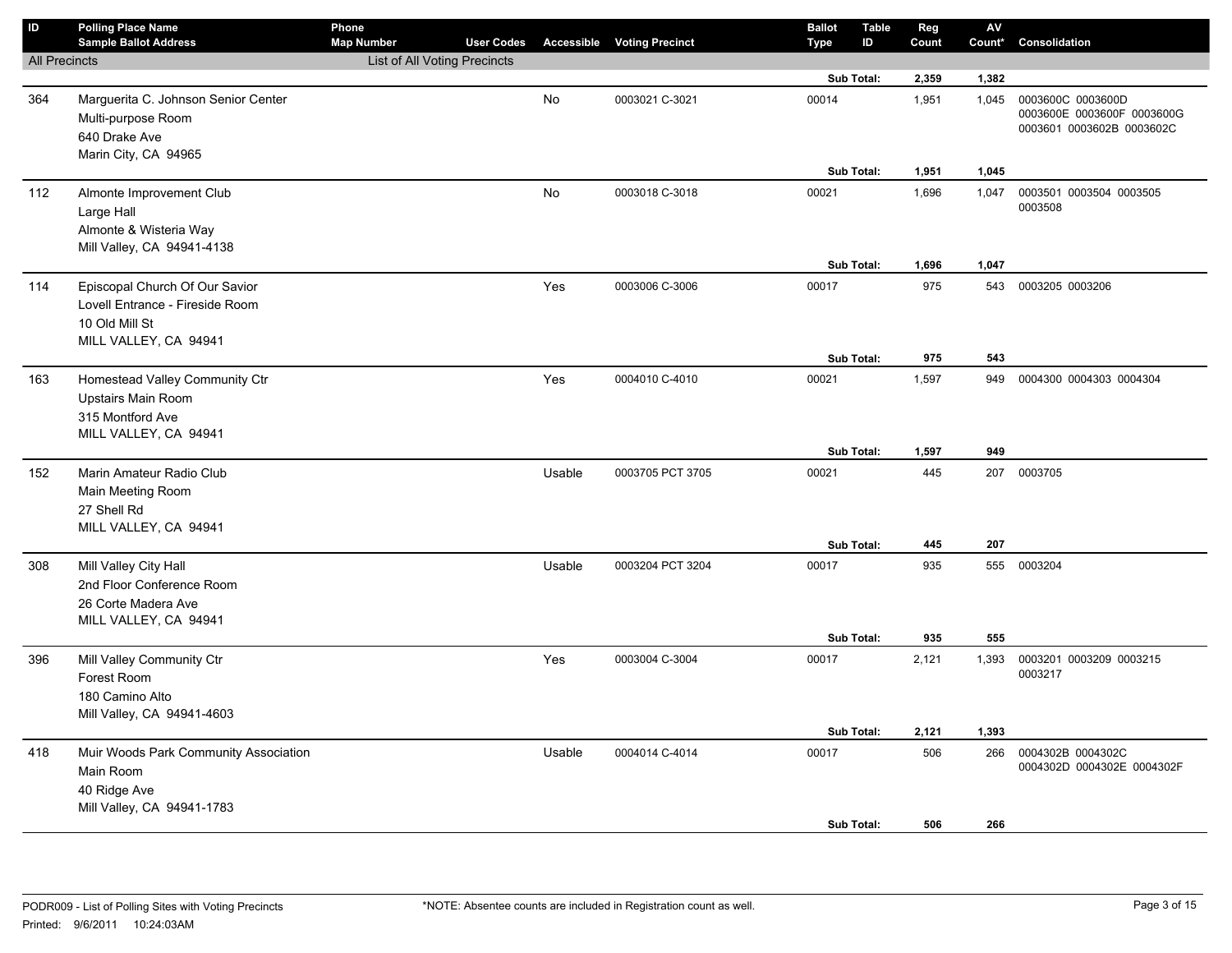| $\mathsf{ID}$        | <b>Polling Place Name</b><br><b>Sample Ballot Address</b>                                                    | Phone<br><b>Map Number</b>   | <b>User Codes</b> | Accessible | <b>Voting Precinct</b> | <b>Ballot</b><br><b>Type</b> | <b>Table</b><br>ID | Reg<br>Count   | $\mathsf{A}\mathsf{V}$<br>Count* | Consolidation                                                        |
|----------------------|--------------------------------------------------------------------------------------------------------------|------------------------------|-------------------|------------|------------------------|------------------------------|--------------------|----------------|----------------------------------|----------------------------------------------------------------------|
| <b>All Precincts</b> |                                                                                                              | List of All Voting Precincts |                   |            |                        |                              |                    |                |                                  |                                                                      |
| 278                  | Our Lady Of Mt Carmel Church<br>O Brien Hall (use Church Park Lot)<br>3 Oakdale Ave<br>MILL VALLEY, CA 94941 |                              |                   | No         | 0003007 C-3007         | 00017                        |                    | 1,928          | 1,140                            | 0003207 0003208 0003210                                              |
|                      |                                                                                                              |                              |                   |            |                        |                              | Sub Total:         | 1,928          | 1,140                            |                                                                      |
| 280                  | Park School<br>Multi-purpose Room<br>360 E. Blithedale Ave<br>Mill Valley, CA 94941-2140                     |                              |                   | No         | 0003008 C-3008         | 00017                        | Sub Total:         | 1,871<br>1,871 | 1,105<br>1,105                   | 0003211A 0003212 0003213<br>0003214                                  |
| 310                  | Sewerage Agency Of So Marin<br>Conference Room<br>450 Sycamore Ave<br>Mill Valley, CA 94941-2232             |                              |                   | Usable     | 0003005 C-3005         | 00017                        | Sub Total:         | 903<br>903     | 570<br>570                       | 0003202 0003203                                                      |
| 311                  | So Marin Fire Protection Dist                                                                                |                              |                   | Yes        | 0003023 C-3023         | 00021                        |                    | 925            |                                  | 0003701 0003703                                                      |
|                      | <b>Training Room</b><br>308 Reed Blvd<br>MILL VALLEY, CA 94941                                               |                              |                   |            |                        |                              | Sub Total:         | 925            | 541<br>541                       |                                                                      |
| 153                  | <b>Strawberry Shores Office</b>                                                                              |                              |                   | No         | 0003022 C-3022         | 00021                        |                    | 1,100          | 673                              | 0003700 0003706                                                      |
|                      | Recreation Room<br>111 Seminary Dr.<br>MILL VALLEY, CA 94941                                                 |                              |                   |            |                        |                              |                    |                |                                  |                                                                      |
|                      |                                                                                                              |                              |                   |            |                        |                              | Sub Total:         | 1,100          | 673                              |                                                                      |
| 342                  | Tam Valley Community Ctr                                                                                     |                              |                   | Usable     | 0003017 C-3017         | 00021                        | $\mathbf{1}$       | 1,635          | 919                              | 0003500 0003502 0003506                                              |
|                      | Main Auditorium Hall<br>203 Marin Ave<br>Mill Valley, CA 94941-4068                                          |                              |                   |            | 0003019 C-3019         | 00021                        | $\overline{2}$     | 1,628          | 951                              | 0003503 0003507                                                      |
|                      |                                                                                                              |                              |                   |            |                        |                              | Sub Total:         | 3,263          | 1,870                            |                                                                      |
| 121                  | The Redwoods<br>Auditorium<br>40 Camino Alto<br>MILL VALLEY, CA 94941                                        |                              |                   | Yes        | 0003216 PCT 3216       | 00017                        |                    | 624            |                                  | 434 0003216                                                          |
|                      |                                                                                                              |                              |                   |            |                        |                              | Sub Total:         | 624            | 434                              |                                                                      |
| 164                  | Muir Beach Community Center<br>Main Meeting Room<br>19 Seacape Dr<br>Muir Beach, CA 94965                    |                              |                   | Yes        | 0004011 C-4011         | 00017                        |                    | 299            | 168                              | 0004301A 0004301B 0004301C<br>0004301D 0004301E 0004301F<br>0004301G |
|                      |                                                                                                              |                              |                   |            |                        |                              | Sub Total:         | 299            | 168                              |                                                                      |
| 417                  | Nicasio School<br>Multi Purpose Room<br>5555 Nicasio Valley Rd<br>Nicasio, CA 94946                          |                              |                   | Yes        | 0004004 C-4004         | 00024                        |                    | 433            | 228                              | 0004200A 0004200C                                                    |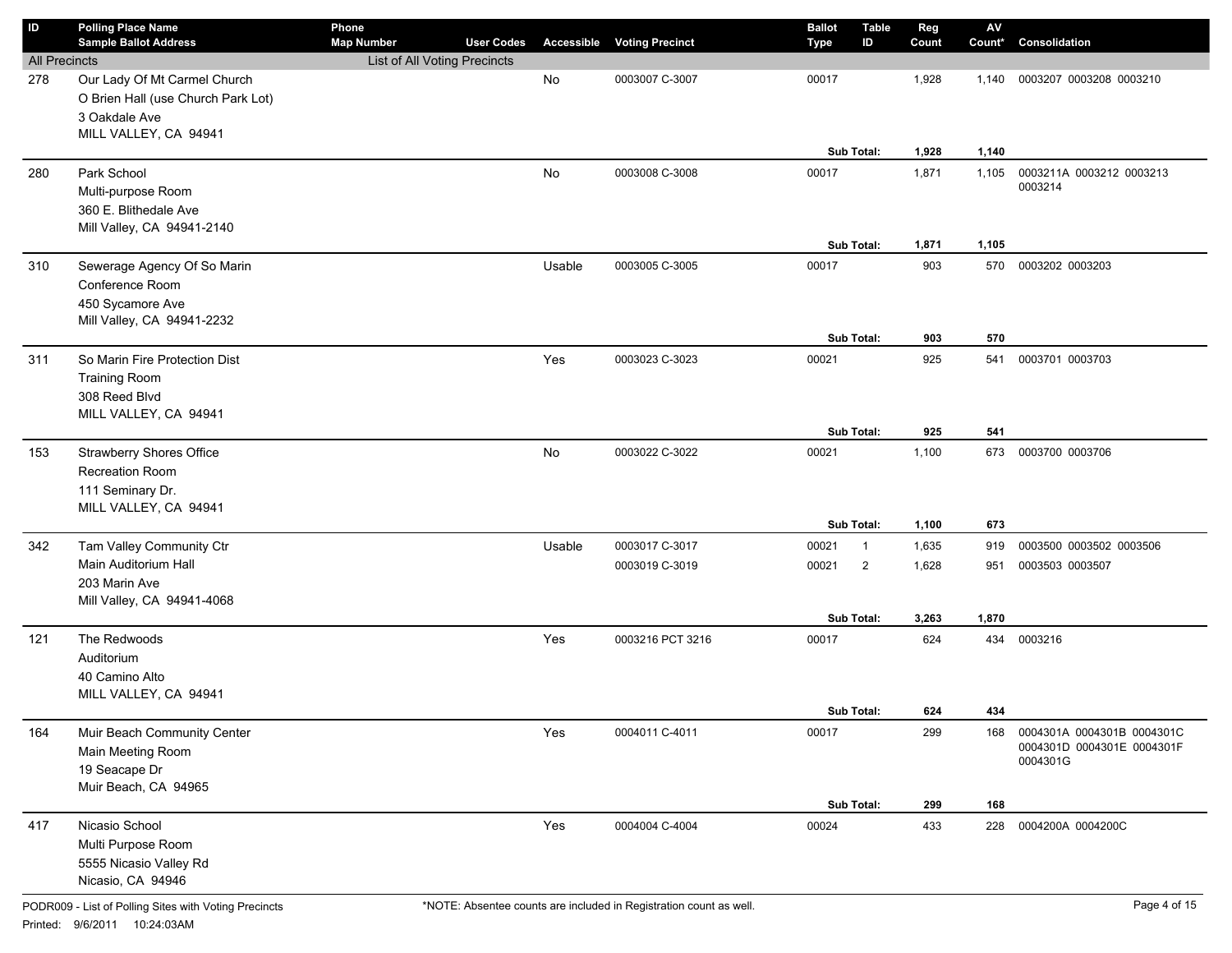| ID                   | <b>Polling Place Name</b><br><b>Sample Ballot Address</b> | Phone<br><b>Map Number</b>   | <b>User Codes</b> |        | <b>Accessible Voting Precinct</b> | <b>Ballot</b><br><b>Type</b> | <b>Table</b><br>ID | Reg<br>Count | ${\sf AV}$<br>Count* | Consolidation        |
|----------------------|-----------------------------------------------------------|------------------------------|-------------------|--------|-----------------------------------|------------------------------|--------------------|--------------|----------------------|----------------------|
| <b>All Precincts</b> |                                                           | List of All Voting Precincts |                   |        |                                   |                              |                    |              |                      |                      |
|                      |                                                           |                              |                   |        |                                   |                              | Sub Total:         | 433          | 228                  |                      |
| 211                  | All Saints Lutheran Church                                |                              |                   | Yes    | 0005010 C-5010                    | 00030                        |                    | 893          | 557                  | 0005208B 0005208C    |
|                      | Fireside Room                                             |                              |                   |        |                                   |                              |                    |              |                      |                      |
|                      | 2 San Marin Dr                                            |                              |                   |        |                                   |                              |                    |              |                      |                      |
|                      | Novato, CA 94945-1118                                     |                              |                   |        |                                   |                              |                    |              |                      |                      |
|                      |                                                           |                              |                   |        |                                   |                              | Sub Total:         | 893          | 557                  |                      |
| 206                  | Atria Tamalpais Senior Living                             |                              |                   | Yes    | 0005005 C-5005                    | 00030                        |                    | 552          |                      | 293 0005202B         |
|                      | <b>Activity Room</b>                                      |                              |                   |        |                                   |                              |                    |              |                      |                      |
|                      | 853 Tamalpais Ave                                         |                              |                   |        |                                   |                              |                    |              |                      |                      |
|                      | NOVATO, CA 94947                                          |                              |                   |        |                                   |                              | <b>Sub Total:</b>  | 552          | 293                  |                      |
| 201                  | <b>Bahia Clubhouse</b>                                    |                              |                   | No     | 0005002 C-5002                    | 00030                        |                    | 657          | 380                  | 0005101B             |
|                      |                                                           |                              |                   |        |                                   |                              |                    |              |                      |                      |
|                      | 3008 Topaz Drive                                          |                              |                   |        |                                   |                              |                    |              |                      |                      |
|                      | Novato, CA 94945-1547                                     |                              |                   |        |                                   |                              |                    |              |                      |                      |
|                      |                                                           |                              |                   |        |                                   |                              | Sub Total:         | 657          | 380                  |                      |
| 349                  | Bel Marin Community Center                                |                              |                   | Yes    | 0005026 C-5026                    | 00027                        |                    | 1,051        | 590                  | 0005302 0005305      |
|                      | Front Room                                                |                              |                   |        |                                   |                              |                    |              |                      |                      |
|                      | 4 Montego Key                                             |                              |                   |        |                                   |                              |                    |              |                      |                      |
|                      | Novato, CA 94949-5301                                     |                              |                   |        |                                   |                              |                    |              |                      |                      |
|                      |                                                           |                              |                   |        |                                   |                              | Sub Total:         | 1,051        | 590                  |                      |
| 401                  | Hamilton Arts Center                                      |                              |                   | Yes    | 0005022 C-5022                    | 00030                        |                    | 1,379        |                      | 858 0005227 0005228B |
|                      | War Room 2nd Floor                                        |                              |                   |        |                                   |                              |                    |              |                      |                      |
|                      | 500 Palm Dr                                               |                              |                   |        |                                   |                              |                    |              |                      |                      |
|                      | Novato, CA 94949-5004                                     |                              |                   |        |                                   |                              |                    |              |                      |                      |
|                      |                                                           |                              |                   |        |                                   |                              | <b>Sub Total:</b>  | 1,379        | 858                  |                      |
| 370                  | Hill Community Room                                       |                              |                   | Yes    | 0005006 C-5006                    | 00030                        |                    | 1,450        | 845                  | 0005203B 0005204B    |
|                      | Behind Margaret Todd Sr Center<br>1560 Hill Road          |                              |                   |        |                                   |                              |                    |              |                      |                      |
|                      | Novato, CA 94947-4002                                     |                              |                   |        |                                   |                              |                    |              |                      |                      |
|                      |                                                           |                              |                   |        |                                   |                              | Sub Total:         | 1,450        | 845                  |                      |
| 218                  | Ignacio Hills Apartments                                  |                              |                   | Usable | 0005215 PCT 5215                  | 00030                        | $\overline{1}$     | 962          | 600                  | 0005215              |
|                      | Clubhouse                                                 |                              |                   |        | 0005301 PCT 5301                  | 00027                        | $\sqrt{2}$         | 780          | 511                  | 0005301              |
|                      | 431 Ignacio Blvd                                          |                              |                   |        |                                   |                              |                    |              |                      |                      |
|                      | Novato, CA 94949                                          |                              |                   |        |                                   |                              |                    |              |                      |                      |
|                      |                                                           |                              |                   |        |                                   |                              | Sub Total:         | 1,742        | 1,111                |                      |
| 229                  | Los Robles Mobile Home Park                               |                              |                   | Yes    | 0005021 C-5021                    | 00030                        |                    | 1,077        |                      | 619 0005226B         |
|                      | Card Room                                                 |                              |                   |        |                                   |                              |                    |              |                      |                      |
|                      | 100 Roblar Dr                                             |                              |                   |        |                                   |                              |                    |              |                      |                      |
|                      | Novato, CA 94949-6133                                     |                              |                   |        |                                   |                              |                    |              |                      |                      |
|                      |                                                           |                              |                   |        |                                   |                              | Sub Total:         | 1,077        | 619                  |                      |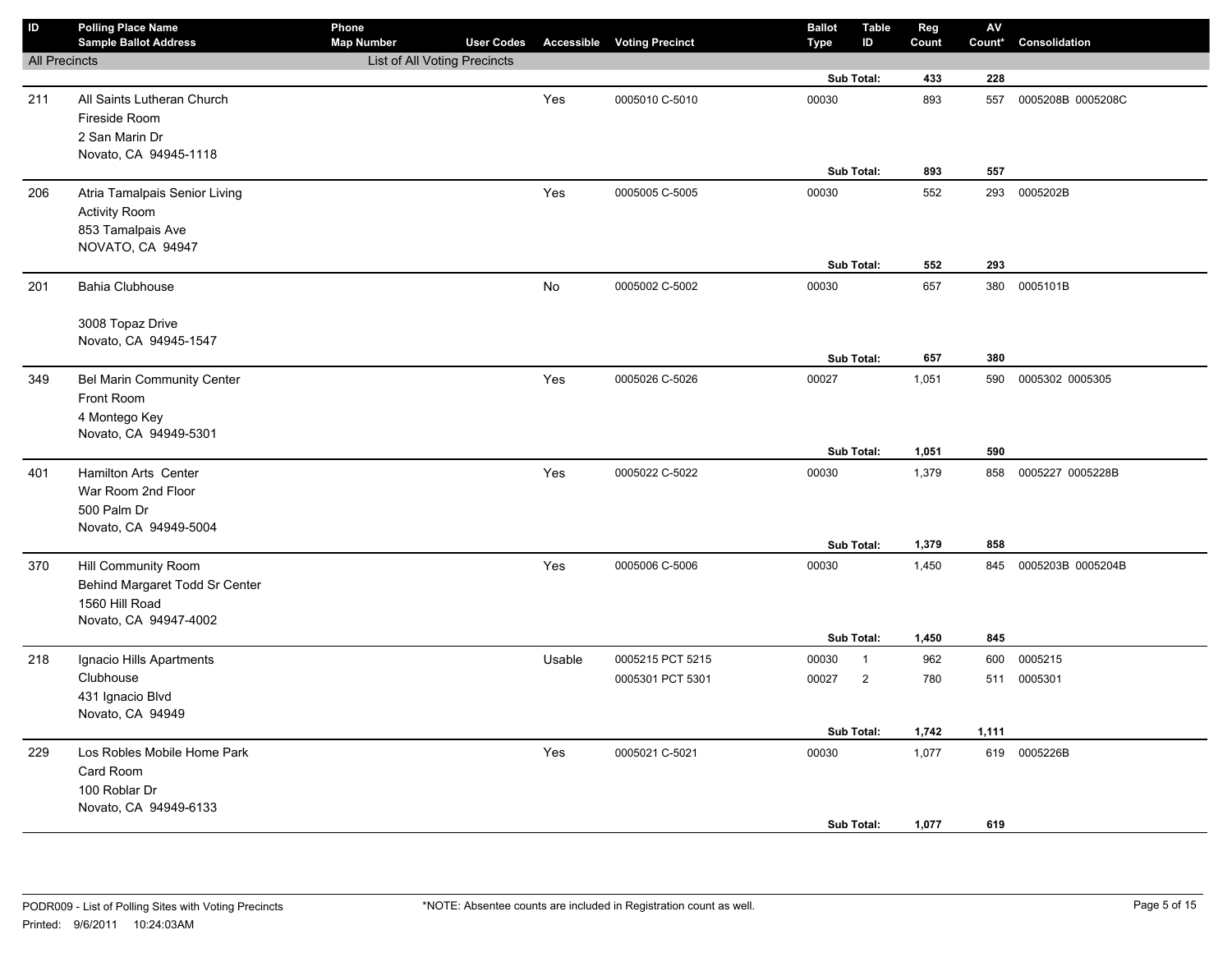| $\mathsf{ID}$        | <b>Polling Place Name</b><br><b>Sample Ballot Address</b> | Phone<br><b>Map Number</b>   | <b>User Codes</b> |        | <b>Accessible Voting Precinct</b> | <b>Ballot</b><br><b>Type</b> | <b>Table</b><br>ID | Reg<br>Count | ${\sf AV}$<br>Count* | Consolidation        |
|----------------------|-----------------------------------------------------------|------------------------------|-------------------|--------|-----------------------------------|------------------------------|--------------------|--------------|----------------------|----------------------|
| <b>All Precincts</b> |                                                           | List of All Voting Precincts |                   |        |                                   |                              |                    |              |                      |                      |
| 209                  | Lu Sutton School                                          |                              |                   | Yes    | 0005008 C-5008                    | 00030                        |                    | 940          | 578                  | 0005205B             |
|                      | Multi-purpose Room                                        |                              |                   |        |                                   |                              |                    |              |                      |                      |
|                      | 1800 Center Rd                                            |                              |                   |        |                                   |                              |                    |              |                      |                      |
|                      | NOVATO, CA 94947                                          |                              |                   |        |                                   |                              |                    |              |                      |                      |
|                      |                                                           |                              |                   |        |                                   |                              | Sub Total:         | 940          | 578                  |                      |
| 230                  | Marin Valley Mobile Country Club                          |                              |                   | Yes    | 0005014 C-5014                    | 00029                        |                    | 363          | 253                  | 0005212B             |
|                      | Main Hall                                                 |                              |                   |        |                                   |                              |                    |              |                      |                      |
|                      | 100 Marin Valley Dr                                       |                              |                   |        |                                   |                              |                    |              |                      |                      |
|                      | NOVATO, CA 94949                                          |                              |                   |        |                                   |                              |                    |              |                      |                      |
|                      |                                                           |                              |                   |        |                                   |                              | Sub Total:         | 363          | 253                  |                      |
| 228                  | Munoz Residence                                           |                              |                   | No     | 0005225 PCT 5225                  | 00030                        |                    | 626          | 435                  | 0005225              |
|                      | Garage                                                    |                              |                   |        |                                   |                              |                    |              |                      |                      |
|                      | 575 Fairway Dr                                            |                              |                   |        |                                   |                              |                    |              |                      |                      |
|                      | Novato, CA 94949                                          |                              |                   |        |                                   |                              |                    |              |                      |                      |
|                      |                                                           |                              |                   |        |                                   |                              | Sub Total:         | 626          | 435                  |                      |
| 237                  | No Marin Water District Ofc                               |                              |                   | Yes    | 0005019 C-5019                    | 00030                        |                    | 1,099        | 654                  | 0005222B 0005222C    |
|                      | Front Lobby                                               |                              |                   |        |                                   |                              |                    |              |                      |                      |
|                      | Redwood Hwy & Rush Creek Pl                               |                              |                   |        |                                   |                              |                    |              |                      |                      |
|                      | Novato, CA 94945-2426                                     |                              |                   |        |                                   |                              |                    |              |                      |                      |
|                      |                                                           |                              |                   |        |                                   |                              | Sub Total:         | 1,099        | 654                  |                      |
| 234                  | Novato Fire Station #1                                    |                              |                   | Yes    | 0005216 PCT 5216                  | 00030                        |                    | 646          | 356                  | 0005216              |
|                      | Second Floor Training Room                                |                              |                   |        |                                   |                              |                    |              |                      |                      |
|                      | 7025 Redwood Blvd                                         |                              |                   |        |                                   |                              |                    |              |                      |                      |
|                      | Novato, CA 94949                                          |                              |                   |        |                                   |                              |                    |              |                      |                      |
|                      |                                                           |                              |                   |        |                                   |                              | Sub Total:         | 646          | 356                  |                      |
| 350                  | Novato Fire Station #2                                    |                              |                   | Usable | 0005027 C-5027                    | 00027                        | $\mathbf{1}$       | 351          | 225                  | 0005303A             |
|                      | Tower Training Room                                       |                              |                   |        | 0005028 C-5028                    | 00026                        | $\overline{2}$     | 982          | 588                  | 0005303B 0005303C    |
|                      | 450 Atherton Ave-corner Olive                             |                              |                   |        |                                   |                              |                    |              |                      | 0005303D 0005304     |
|                      | Novato, CA 94945-3461                                     |                              |                   |        |                                   |                              |                    |              |                      |                      |
|                      |                                                           |                              |                   |        |                                   |                              | Sub Total:         | 1,333        | 813                  |                      |
| 232                  | Novato Fire Station #3                                    |                              |                   | Yes    | 0005020 C-5020                    | 00030                        |                    | 1,722        | 1,024                | 0005223 0005224      |
|                      | Engine Room                                               |                              |                   |        |                                   |                              |                    |              |                      |                      |
|                      | 65 San Ramon Way                                          |                              |                   |        |                                   |                              |                    |              |                      |                      |
|                      | Novato, CA 94945-1638                                     |                              |                   |        |                                   |                              | Sub Total:         |              | 1,024                |                      |
|                      |                                                           |                              |                   |        |                                   |                              |                    | 1,722        |                      |                      |
| 348                  | Novato Library                                            |                              |                   | Yes    | 0005004 C-5004                    | 00030                        |                    | 983          |                      | 544 0005200 0005210B |
|                      | Community Room                                            |                              |                   |        |                                   |                              |                    |              |                      |                      |
|                      | 1720 Novato Blvd<br>Novato, CA 94947-3049                 |                              |                   |        |                                   |                              |                    |              |                      |                      |
|                      |                                                           |                              |                   |        |                                   |                              | Sub Total:         | 983          | 544                  |                      |
| 373                  | Novato Oaks Inn                                           |                              |                   | No     | 0005018 C-5018                    | 00030                        |                    | 908          | 553                  | 0005221A 0005221B    |
|                      | Lobby                                                     |                              |                   |        |                                   |                              |                    |              |                      |                      |
|                      | 215 Alameda Del Prado                                     |                              |                   |        |                                   |                              |                    |              |                      |                      |
|                      | Novato, CA 94949-6657                                     |                              |                   |        |                                   |                              |                    |              |                      |                      |
|                      |                                                           |                              |                   |        |                                   |                              |                    |              |                      |                      |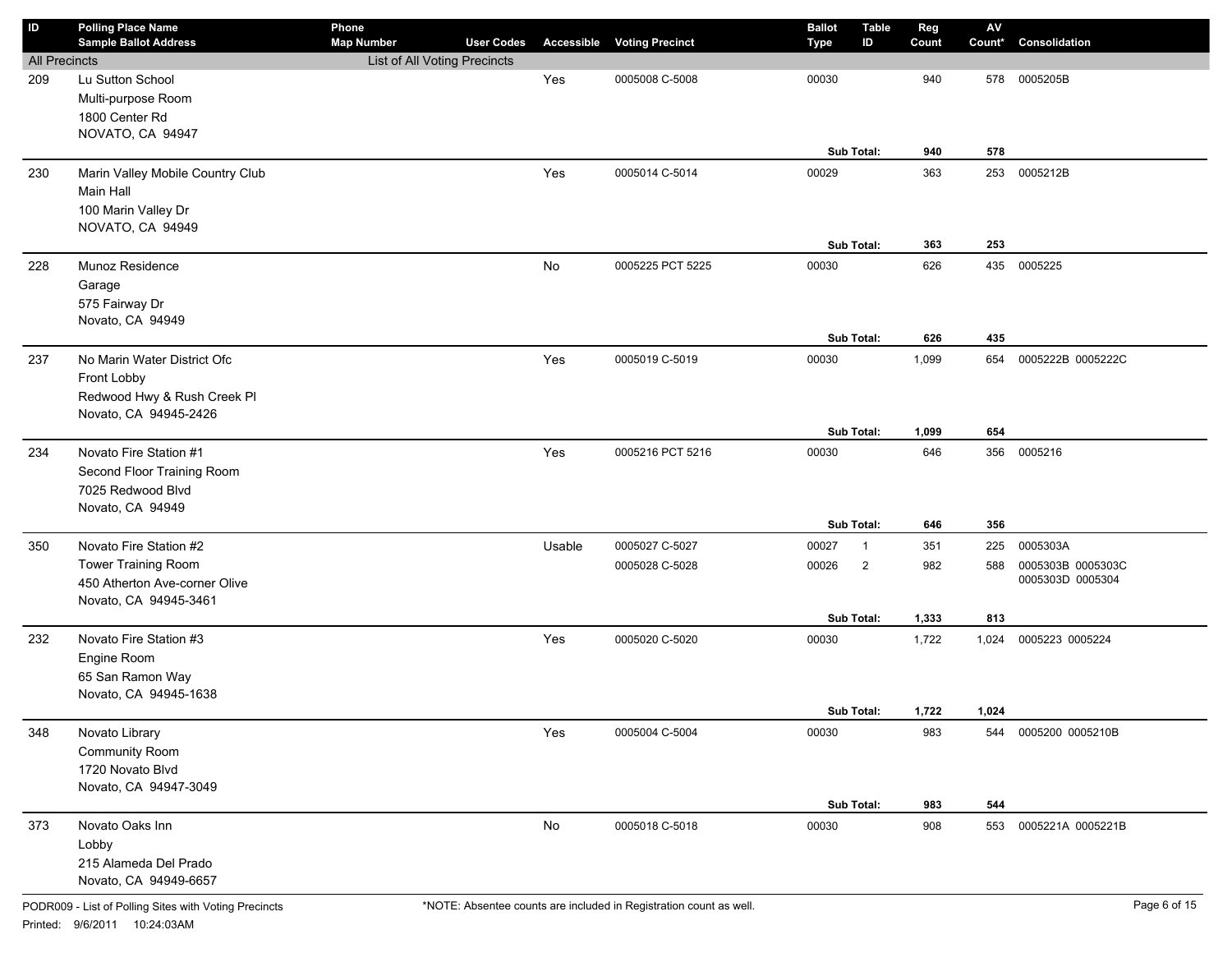| $\sf ID$             | <b>Polling Place Name</b><br><b>Sample Ballot Address</b>                                | Phone<br><b>Map Number</b>   | <b>User Codes</b> |        | <b>Accessible Voting Precinct</b> | <b>Ballot</b><br>Type | <b>Table</b><br>ID | Reg<br>Count   | ${\sf AV}$<br>Count* | Consolidation            |
|----------------------|------------------------------------------------------------------------------------------|------------------------------|-------------------|--------|-----------------------------------|-----------------------|--------------------|----------------|----------------------|--------------------------|
| <b>All Precincts</b> |                                                                                          | List of All Voting Precincts |                   |        |                                   |                       |                    |                |                      |                          |
|                      |                                                                                          |                              |                   |        |                                   |                       | Sub Total:         | 908            | 553                  |                          |
| 205                  | Novato School District Offices<br>Conference Room 107<br>1015 Seventh St                 |                              |                   | Yes    | 0005003 C-5003                    | 00030                 |                    | 1,754          | 1,008                | 0005102B 0005201A        |
|                      | Novato, CA 94945-2228                                                                    |                              |                   |        |                                   |                       | Sub Total:         | 1,754          | 1,008                |                          |
| 203                  | Olive School<br>Multi-purpose Room<br>629 Plum St-park Lot Off Olive<br>NOVATO, CA 94945 |                              |                   | Usable | 0005103 PCT 5103                  | 00030                 |                    | 1,009          | 654                  | 0005103                  |
|                      |                                                                                          |                              |                   |        |                                   |                       | Sub Total:         | 1,009          | 654                  |                          |
| 423                  | Open Door Christian Church<br>Fellowship Hall<br>1915 Novato Blvd<br>Novato, CA 94947    |                              |                   | Usable | 0005009 C-5009                    | 00030                 |                    | 1,541          | 926                  | 0005206B 0005207B        |
|                      |                                                                                          |                              |                   |        |                                   |                       | Sub Total:         | 1,541          | 926                  |                          |
| 175                  | Pleasant Valley School<br>Room E-2<br>755 Sutro Ave<br>Novato, CA 94947                  |                              |                   | Yes    | 0004019 C-4019                    | 00030                 | Sub Total:         | 924<br>924     | 556                  | 556 0004501B             |
| 210                  | Presbyterian Church Of Novato                                                            |                              |                   | Yes    | 0004503 PCT 4503                  | 00030                 | $\mathbf{1}$       | 650            | 411                  | 0004503                  |
|                      | <b>Trevitt Hall</b><br>710 Wilson Ave<br>Novato, CA 94947                                |                              |                   |        | 0005023 C-5023                    | 00026                 | $\overline{2}$     | 437            | 258                  | 0005300A 0005300C        |
|                      |                                                                                          |                              |                   |        |                                   |                       | Sub Total:         | 1,087          | 669                  |                          |
| 406                  | San Jose Middle School<br>Room G1<br>1000 Sunset Pkwy<br>Novato, CA 94949                |                              |                   | Yes    | 0005016 C-5016                    | 00030                 | Sub Total:         | 2,537<br>2,537 | 1,611<br>1,611       | 0005217 0005219B 0005220 |
| 212                  | Seventh Day Adventist Church                                                             |                              |                   | Yes    | 0005011 C-5011                    | 00030                 |                    | 856            |                      | 516 0005209A 0005209B    |
|                      | Multi-purpose Room<br>495 San Marin Dr<br>Novato, CA 94945-1335                          |                              |                   |        |                                   |                       | Sub Total:         | 856            | 516                  |                          |
| 176                  | Sinaloa School                                                                           |                              |                   | Yes    | 0004020 C-4020                    | 00030                 |                    | 898            | 549                  | 0004502B                 |
|                      | Library<br>2045 Vineyard Rd<br>Novato, CA 94947-3810                                     |                              |                   |        |                                   |                       | Sub Total:         | 898            | 549                  |                          |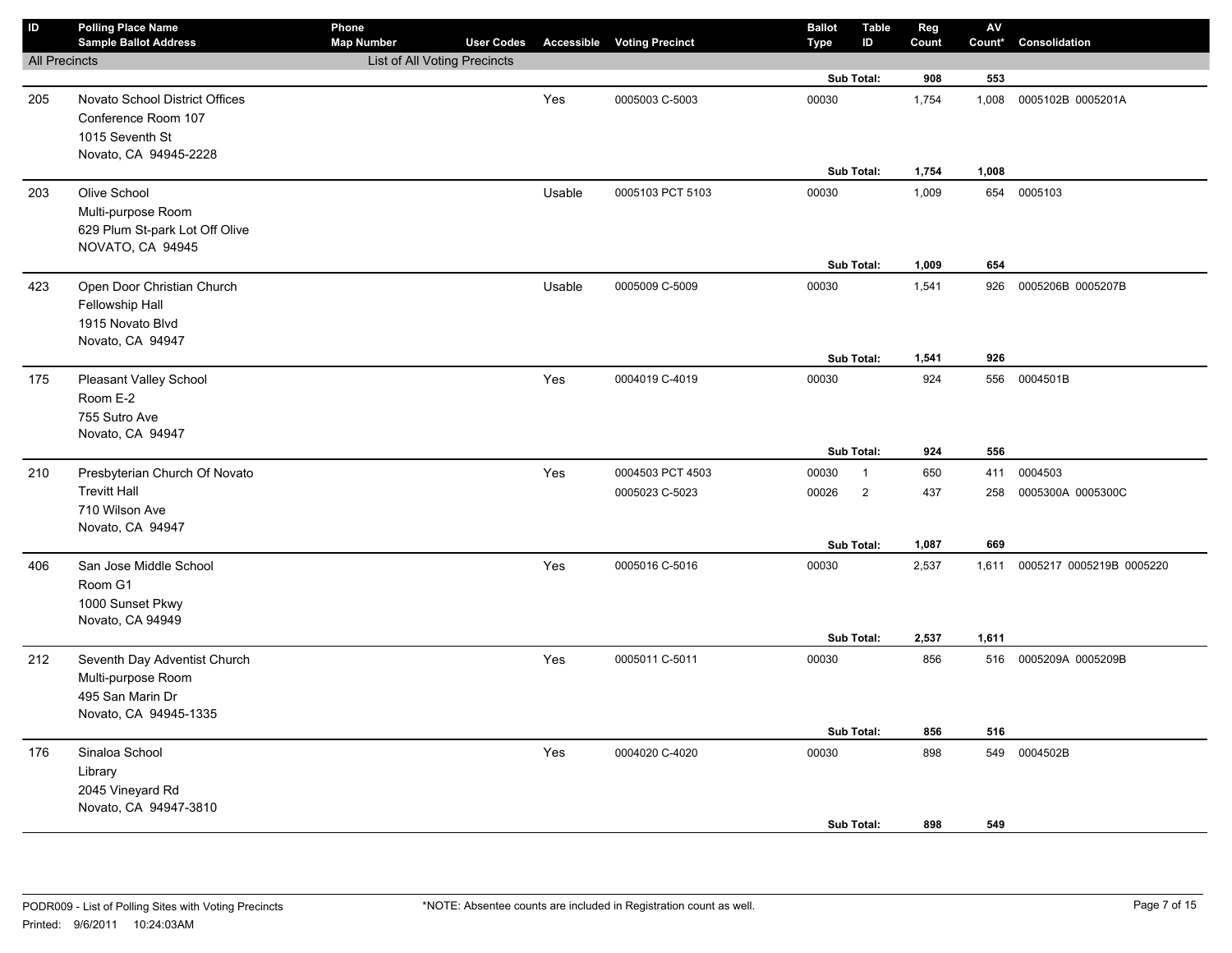| $\mathsf{ID}$        | <b>Polling Place Name</b>                | Phone                        |                   |            |                        | <b>Ballot</b> | Table          | Reg   | $\mathsf{AV}$ |                                    |
|----------------------|------------------------------------------|------------------------------|-------------------|------------|------------------------|---------------|----------------|-------|---------------|------------------------------------|
|                      | <b>Sample Ballot Address</b>             | <b>Map Number</b>            | <b>User Codes</b> | Accessible | <b>Voting Precinct</b> | <b>Type</b>   | ID             | Count | Count*        | Consolidation                      |
| <b>All Precincts</b> |                                          | List of All Voting Precincts |                   |            |                        |               |                |       |               |                                    |
| 374                  | United Methodist Church                  |                              |                   | Yes        | 0005012 C-5012         | 00030         | $\mathbf{1}$   | 1,675 | 983           | 0005211 0005218                    |
|                      | Social Hall                              |                              |                   |            | 0005015 C-5015         | 00030         | $\overline{2}$ | 1,785 | 1,143         | 0005213 0005214                    |
|                      | 1473 South Novato Blvd                   |                              |                   |            |                        |               |                |       |               |                                    |
|                      | NOVATO, CA 94947                         |                              |                   |            |                        |               | Sub Total:     | 3,460 | 2,126         |                                    |
|                      |                                          |                              |                   |            |                        |               |                |       |               |                                    |
| 161                  | Wild Horse Valley Clubhouse              |                              |                   | Yes        | 0004008 C-4008         | 00027         |                | 723   | 414           | 0004202B 0004202D 0004203B         |
|                      | 110 Wild Horse Valley Dr                 |                              |                   |            |                        |               |                |       |               |                                    |
|                      | NOVATO, CA 94947                         |                              |                   |            |                        |               |                |       |               |                                    |
|                      |                                          |                              |                   |            |                        |               | Sub Total:     | 723   | 414           |                                    |
| 285                  | Pt. Reyes Fire Station                   |                              |                   | Yes        | 0004001 C-4001         | 0005          |                | 1,194 | 658           | 0004100 0004102                    |
|                      | <b>Community Meeting Room</b>            |                              |                   |            |                        |               |                |       |               |                                    |
|                      | 4th & B St                               |                              |                   |            |                        |               |                |       |               |                                    |
|                      | Point Reyes, CA 94956                    |                              |                   |            |                        |               |                |       |               |                                    |
|                      |                                          |                              |                   |            |                        |               | Sub Total:     | 1,194 | 658           |                                    |
| 74                   | St John's Episcopal Church               |                              |                   | Yes        | 0002012 C-2012         | 00014         |                | 1,602 | 1,005         | 0002400 0002401 0002402            |
|                      | Parish Hall                              |                              |                   |            |                        |               |                |       |               |                                    |
|                      | 14 Lagunitas Rd                          |                              |                   |            |                        |               |                |       |               |                                    |
|                      | Ross, CA 94957                           |                              |                   |            |                        |               |                |       |               |                                    |
|                      |                                          |                              |                   |            |                        |               | Sub Total:     | 1,602 | 1,005         |                                    |
| 83                   | American Legion Hall                     |                              |                   | No         | 0002008 C-2008         | 00012         |                | 1,931 | 1,067         | 0002205 0002206                    |
|                      | (log Cabin)                              |                              |                   |            |                        |               |                |       |               |                                    |
|                      | 120 Veterans Place                       |                              |                   |            |                        |               |                |       |               |                                    |
|                      | San Anselmo, CA 94960                    |                              |                   |            |                        |               |                |       |               |                                    |
|                      |                                          |                              |                   |            |                        |               | Sub Total:     | 1,931 | 1,067         |                                    |
| 54                   | First Presbyterian Church Of San Anselmo |                              |                   | Usable     | 0002007 C-2007         | 00012         |                | 1,104 | 624           | 0002201 0002202                    |
|                      | Fireside Room                            |                              |                   |            |                        |               |                |       |               |                                    |
|                      | 72 Kensington Rd                         |                              |                   |            |                        |               |                |       |               |                                    |
|                      | San Anselmo, CA 94960                    |                              |                   |            |                        |               |                |       |               |                                    |
|                      |                                          |                              |                   |            |                        |               | Sub Total:     | 1,104 | 624           |                                    |
| 58                   | Ross Valley Fire Station #19             |                              |                   | Usable     | 0002207 PCT 2207       | 00012         |                | 896   | 487           | 0002207                            |
|                      | Engine Room                              |                              |                   |            |                        |               |                |       |               |                                    |
|                      | 777 San Anselmo Ave                      |                              |                   |            |                        |               |                |       |               |                                    |
|                      | SAN ANSELMO, CA 94960                    |                              |                   |            |                        |               |                |       |               |                                    |
|                      |                                          |                              |                   |            |                        |               | Sub Total:     | 896   | 487           |                                    |
| 357                  | Ross Valley Fire Station #20             |                              |                   | Yes        | 0002010 C-2010         | 00012         |                | 2,017 | 1,217         | 0002210 0002211 0002212<br>0002213 |
|                      | Engine Room                              |                              |                   |            |                        |               |                |       |               |                                    |
|                      | Arroyo & Butterfield Rd                  |                              |                   |            |                        |               |                |       |               |                                    |
|                      | San Anselmo, CA 94960-1262               |                              |                   |            |                        |               |                |       |               |                                    |
|                      |                                          |                              |                   |            |                        |               | Sub Total:     | 2,017 | 1,217         |                                    |
| 247                  | Sleepy Hollow Homes Association          |                              |                   | Usable     | 0002016 C-2016         | 00015         |                | 1,138 | 655           | 0002600 0002602                    |
|                      | Main Room                                |                              |                   |            |                        |               |                |       |               |                                    |
|                      | 1317 Butterfield Rd                      |                              |                   |            |                        |               |                |       |               |                                    |
|                      | San Anselmo, CA 94960-1055               |                              |                   |            |                        |               |                |       |               |                                    |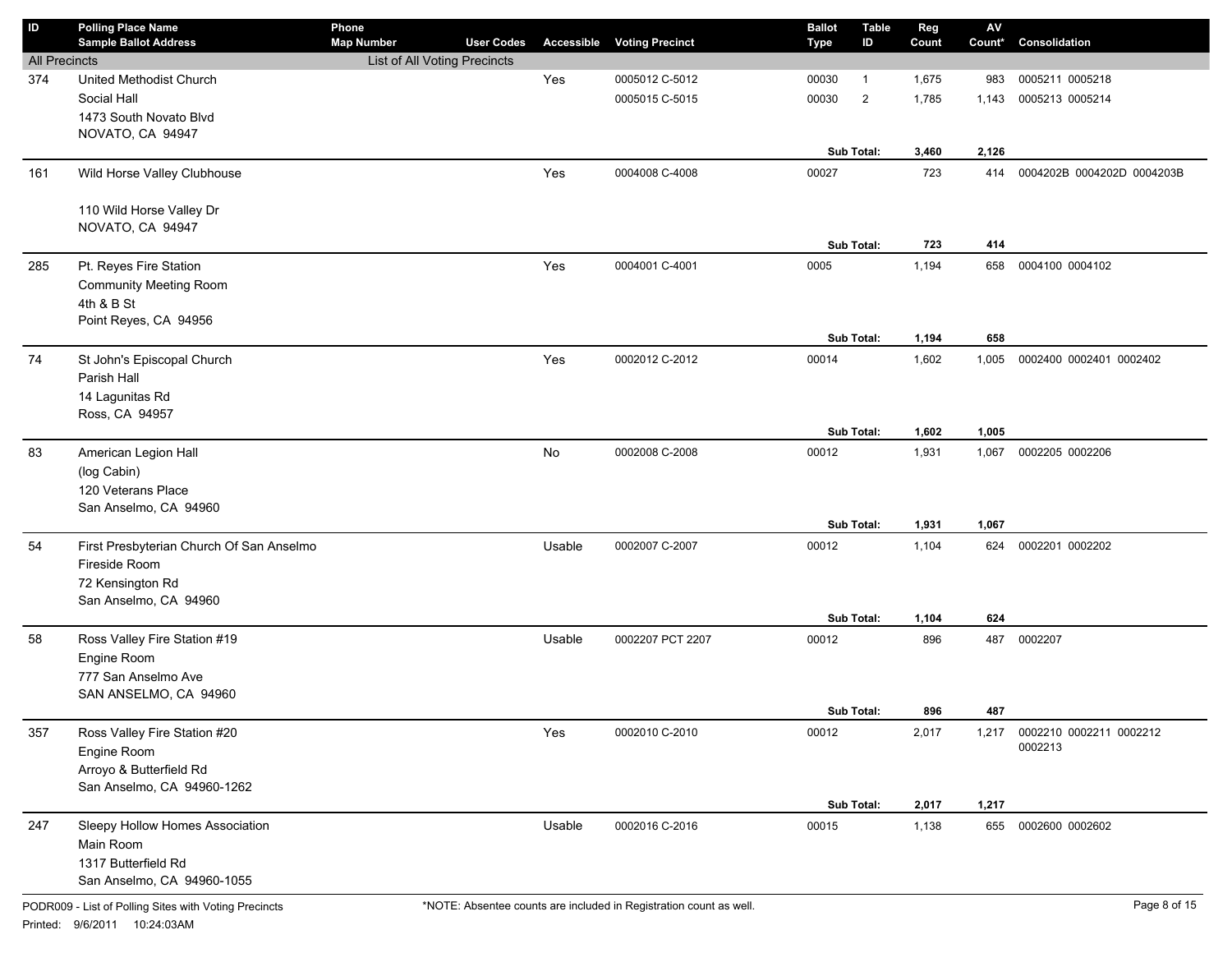| $\sf ID$             | <b>Polling Place Name</b><br><b>Sample Ballot Address</b>                            | Phone<br><b>Map Number</b>   | <b>User Codes</b> |     | <b>Accessible Voting Precinct</b>    | <b>Ballot</b><br>Type | <b>Table</b><br>ID             | Reg<br>Count | ${\sf AV}$<br>Count* | Consolidation                                |
|----------------------|--------------------------------------------------------------------------------------|------------------------------|-------------------|-----|--------------------------------------|-----------------------|--------------------------------|--------------|----------------------|----------------------------------------------|
| <b>All Precincts</b> |                                                                                      | List of All Voting Precincts |                   |     |                                      |                       |                                |              |                      |                                              |
|                      |                                                                                      |                              |                   |     |                                      |                       | Sub Total:                     | 1,138        | 655                  |                                              |
| 81                   | Sleepy Hollow Presbyterian Church<br>Multi-purpose Room<br>100 Tarry Rd              |                              |                   | Yes | 0002601 PCT 2601                     | 00015                 |                                | 514          | 312                  | 0002601                                      |
|                      | San Anselmo, CA 94960-1066                                                           |                              |                   |     |                                      |                       | Sub Total:                     | 514          | 312                  |                                              |
| 170                  | San Geronimo Valley Community Center<br>West Room<br>Sir Francis Drake Blvd          |                              |                   | Yes | 0004016 C-4016                       | 00028                 |                                | 1,468        | 762                  | 0004400 0004401                              |
|                      | San Geronimo, CA 94963                                                               |                              |                   |     |                                      |                       | Sub Total:                     | 1,468        | 762                  |                                              |
| 400                  | Aegis Of San Rafael<br>Living Room<br>111 Merrydale Rd<br>San Rafael, CA 94903-4070  |                              |                   | No  | 0001010 C-1010                       | 0001                  |                                | 1,025        | 634                  | 0001122 0001123                              |
|                      |                                                                                      |                              |                   |     |                                      |                       | Sub Total:                     | 1,025        | 634                  |                                              |
| 424                  | Autodesk<br>C B C Demo Room<br>111 Mc Innis Pkwy                                     |                              |                   | Yes | 0001112 PCT 1112<br>0001126 PCT 1126 | 0003<br>0001          | $\mathbf{1}$<br>$\overline{2}$ | 445<br>441   | 259<br>307           | 0001112<br>0001126                           |
|                      | San Rafael, CA 94903                                                                 |                              |                   |     |                                      |                       | Sub Total:                     | 886          | 566                  |                                              |
| 97                   | Carpenters Union Hall<br>Large Hall<br>647 Lindaro St<br>San Rafael, CA 94901-3960   |                              |                   | Yes | 0002024 C-2024                       | 0001                  |                                | 1,791        | 1,080                | 0002903A 0002903B 0002904<br>0002905 0002906 |
|                      |                                                                                      |                              |                   |     |                                      |                       | Sub Total:                     | 1,791        | 1,080                |                                              |
| 8                    | Christ Presbyterian Church<br>Sanctuary<br>620 Del Ganado Rd<br>SAN RAFAEL, CA 94903 |                              |                   | Yes | 0001006 C-1006                       | 0003                  |                                | 2,879        | 1,798                | 0001108 0001109 0001113<br>0001115 0001116   |
|                      |                                                                                      |                              |                   |     |                                      |                       | Sub Total:                     | 2,879        | 1,798                |                                              |
| 255                  | Coleman School<br>Library<br>800 Belle Avenue<br>San Rafael, CA 94901                |                              |                   | Yes | 0001012 C-1012                       | 0001                  |                                | 917          | 601                  | 0001202 0001203                              |
|                      |                                                                                      |                              |                   |     |                                      |                       | Sub Total:                     | 917          | 601                  |                                              |
| 354                  | Contempo Marin<br>Mainroom<br>400 Yosemite Rd<br>San Rafael, CA 94903-2232           |                              |                   | Yes | 0001008 C-1008                       | 0003                  |                                | 1,338        | 855                  | 0001114 0001125                              |
|                      |                                                                                      |                              |                   |     |                                      |                       | Sub Total:                     | 1,338        | 855                  |                                              |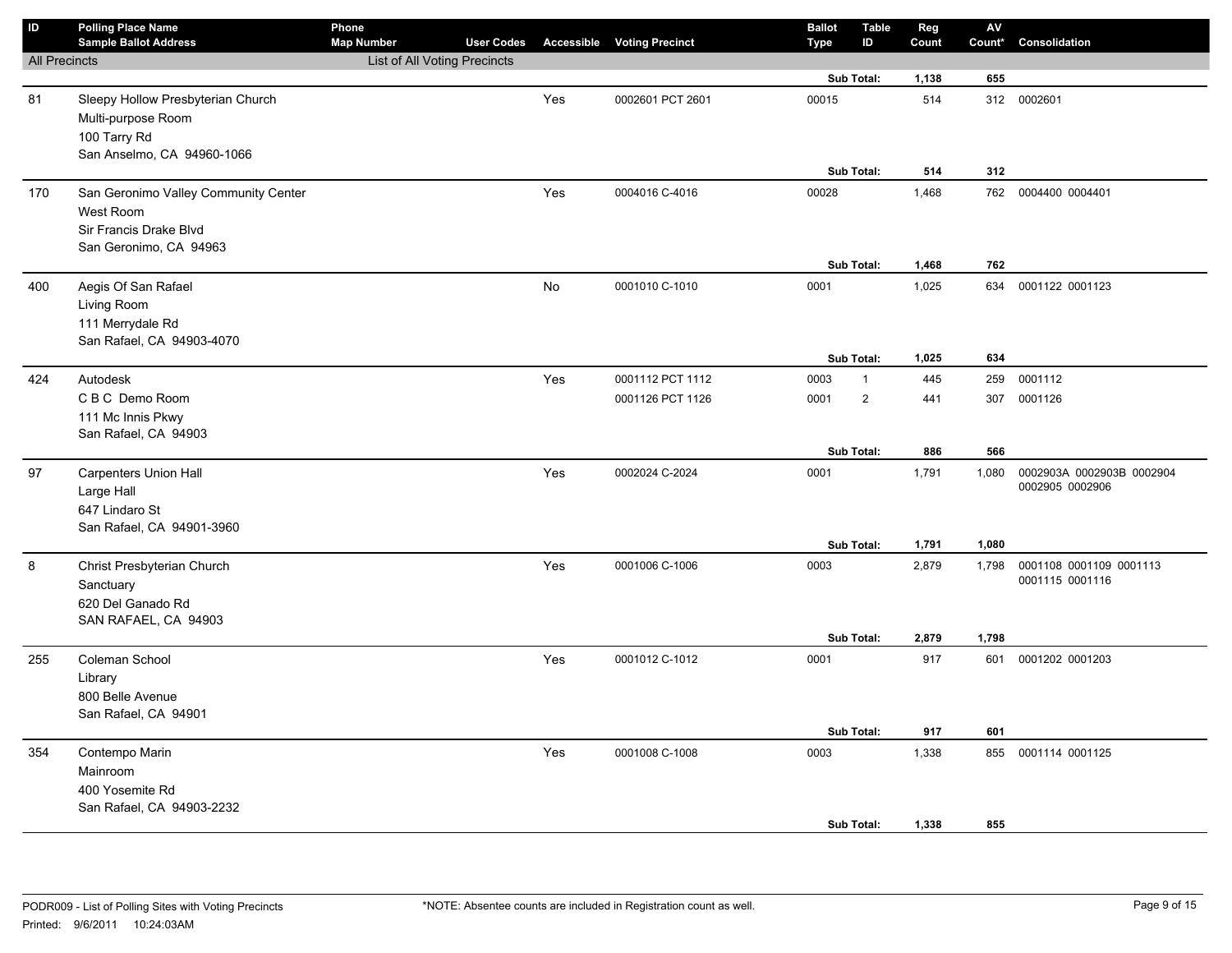| ID                   | <b>Polling Place Name</b><br><b>Sample Ballot Address</b> | Phone<br><b>Map Number</b>   | <b>User Codes</b> | Accessible | <b>Voting Precinct</b> | <b>Ballot</b><br>Type | <b>Table</b><br>ID | Reg<br>Count | ${\sf AV}$<br>Count* | Consolidation                                            |
|----------------------|-----------------------------------------------------------|------------------------------|-------------------|------------|------------------------|-----------------------|--------------------|--------------|----------------------|----------------------------------------------------------|
| <b>All Precincts</b> |                                                           | List of All Voting Precincts |                   |            |                        |                       |                    |              |                      |                                                          |
| 39                   | Dixie School                                              |                              |                   | Usable     | 0001022 C-1022         | 0007                  | $\mathbf{1}$       | 1,066        | 693                  | 0001604 0001605A                                         |
|                      | Multi-purpose Room                                        |                              |                   |            | 0001023 C-1023         | 0006                  | $\overline{2}$     | 359          | 252                  | 0001605B                                                 |
|                      | 1175 Idylberry Rd                                         |                              |                   |            |                        |                       |                    |              |                      |                                                          |
|                      | SAN RAFAEL, CA 94903                                      |                              |                   |            |                        |                       |                    |              |                      |                                                          |
|                      |                                                           |                              |                   |            |                        |                       | Sub Total:         | 1,425        | 945                  |                                                          |
| $\overline{4}$       | First Presbyterian Church                                 |                              |                   | Yes        | 0001004 C-1004         | 0001                  | $\mathbf{1}$       | 925          | 571                  | 0001104 0001105                                          |
|                      | Canoles Hall (enter Mission Ave)                          |                              |                   |            | 0002907 PCT 2907       | 0001                  | $\overline{2}$     | 660          | 332                  | 0002907                                                  |
|                      | 1510 5th Ave                                              |                              |                   |            |                        |                       |                    |              |                      |                                                          |
|                      | San Rafael, CA 94901                                      |                              |                   |            |                        |                       |                    |              |                      |                                                          |
|                      |                                                           |                              |                   |            |                        |                       | Sub Total:         | 1,585        | 903                  |                                                          |
| 19                   | Golden Hinde<br>Recreation Room                           |                              |                   | Yes        | 0001025 C-1025         | 0009                  | $\mathbf{1}$       | 285          | 202                  | 0001701A 0001701B                                        |
|                      | 5 Golden Hinde Blv                                        |                              |                   |            | 0001124 PCT 1124       | 0003                  | $\overline{2}$     | 803          | 512                  | 0001124                                                  |
|                      | SAN RAFAEL, CA 94903                                      |                              |                   |            |                        |                       |                    |              |                      |                                                          |
|                      |                                                           |                              |                   |            |                        |                       | Sub Total:         | 1,088        | 714                  |                                                          |
| 319                  | Korean Presbyterian Church                                |                              |                   | Yes        | 0001018 C-1018         | 0004                  |                    | 811          | 448                  | 0001503 0001504A 0001504B                                |
|                      | Classroom                                                 |                              |                   |            |                        |                       |                    |              |                      | 0001504C 0001504D                                        |
|                      | 635 Adrian Way                                            |                              |                   |            |                        |                       |                    |              |                      | 0001504E 0001504F 0001504G<br>0001504H 0001504J 0001504K |
|                      | San Rafael, CA 94903                                      |                              |                   |            |                        |                       |                    |              |                      | 0001504L 0001504M                                        |
|                      |                                                           |                              |                   |            |                        |                       |                    |              |                      | 0001504O                                                 |
|                      |                                                           |                              |                   |            |                        |                       | Sub Total:         | 811          | 448                  |                                                          |
| 343                  | Lincoln Hill Community Church                             |                              |                   | <b>No</b>  | 0001005 C-1005         | 0001                  |                    | 1,498        | 841                  | 0001106 0001107                                          |
|                      | Fellowship Room-upper Lot                                 |                              |                   |            |                        |                       |                    |              |                      |                                                          |
|                      | 1411 Lincoln Ave                                          |                              |                   |            |                        |                       |                    |              |                      |                                                          |
|                      | San Rafael, CA 94901                                      |                              |                   |            |                        |                       | Sub Total:         | 1,498        | 841                  |                                                          |
| 20                   | Marin County Office Of Education                          |                              |                   | Yes        | 0001009 C-1009         | 0003                  |                    | 1,850        | 1,139                | 0001117 0001118 0001121                                  |
|                      | <b>Community Room</b>                                     |                              |                   |            |                        |                       |                    |              |                      |                                                          |
|                      | 1111 Las Gallinas Ave                                     |                              |                   |            |                        |                       |                    |              |                      |                                                          |
|                      | San Rafael, CA 94903                                      |                              |                   |            |                        |                       |                    |              |                      |                                                          |
|                      |                                                           |                              |                   |            |                        |                       | Sub Total:         | 1,850        | 1,139                |                                                          |
| 41                   | Marinwood Community Center                                |                              |                   | Yes        | 0001020 C-1020         | 0006                  | $\mathbf{1}$       | 1,219        | 730                  | 0001600 0001606 0001607C                                 |
|                      | <b>Reception Hall</b>                                     |                              |                   |            | 0001021 C-1021         | 0006                  | $\overline{2}$     | 1,377        | 796                  | 0001601 0001602 0001603                                  |
|                      | 775 Miller Creek Rd                                       |                              |                   |            |                        |                       |                    |              |                      |                                                          |
|                      | San Rafael, CA 94903                                      |                              |                   |            |                        |                       |                    |              |                      |                                                          |
|                      |                                                           |                              |                   |            |                        |                       | Sub Total:         | 2,596        | 1,526                |                                                          |
| 383                  | Methodist Church Of San Rafael                            |                              |                   | Yes        | 0001001 C-1001         | 0001                  | $\mathbf{1}$       | 1,182        | 616                  | 0001100 0001101A                                         |
|                      | Fireside Room                                             |                              |                   |            | 0002006 C-2006         | 00012                 | $\overline{2}$     | 1,195        | 760                  | 0002200 0002203 0002204                                  |
|                      | 199 Greenfield Avenue                                     |                              |                   |            |                        |                       |                    |              |                      |                                                          |
|                      | San Rafael, CA 94901                                      |                              |                   |            |                        |                       | Sub Total:         | 2,377        | 1,376                |                                                          |
|                      |                                                           |                              |                   |            |                        |                       |                    |              |                      |                                                          |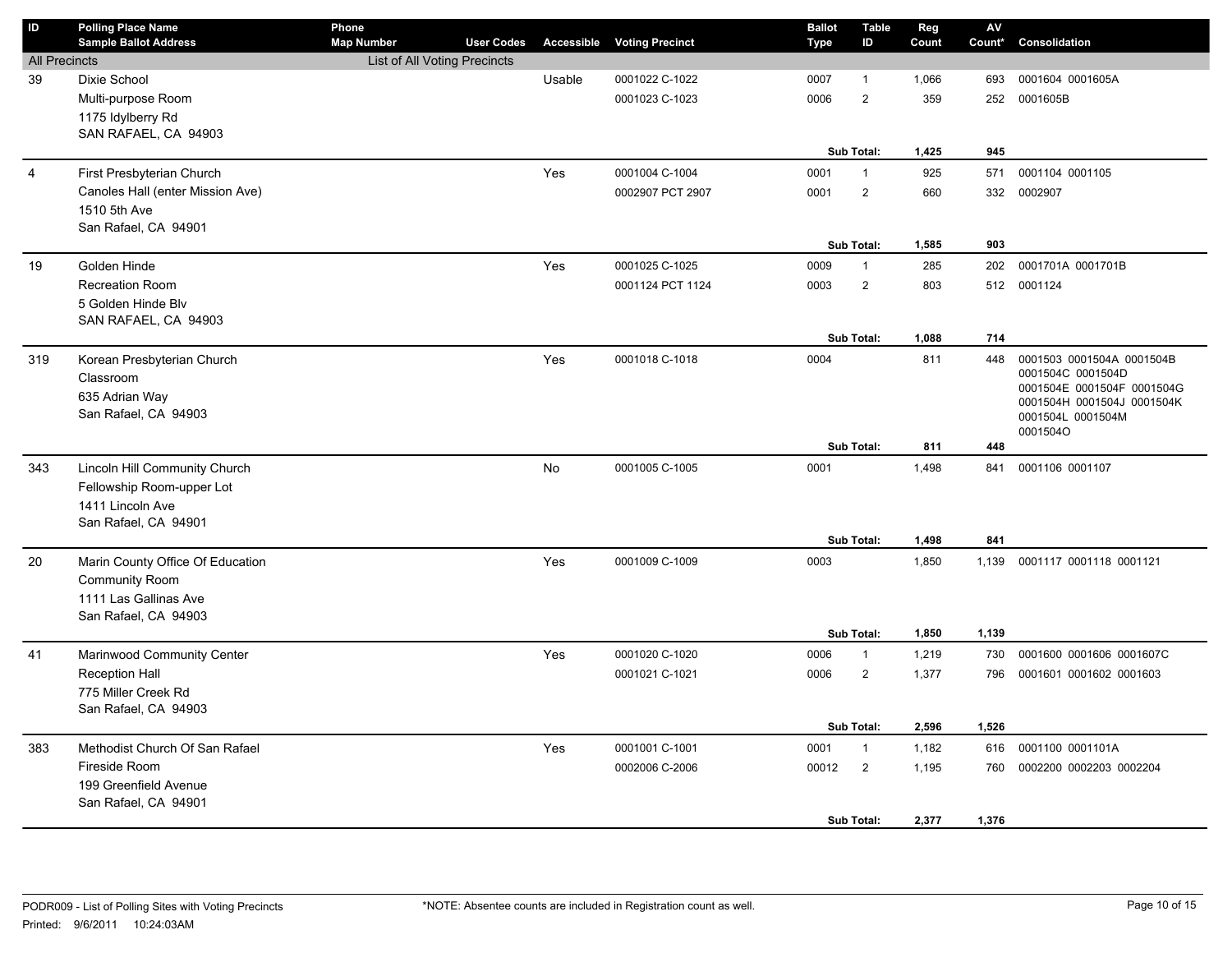| ID                   | <b>Polling Place Name</b><br><b>Sample Ballot Address</b> | Phone<br><b>Map Number</b>   | <b>User Codes</b> | <b>Accessible</b> | <b>Voting Precinct</b> | <b>Ballot</b><br><b>Type</b> | <b>Table</b><br>ID | Reg<br>Count | ${\sf AV}$<br>Count* | Consolidation                 |
|----------------------|-----------------------------------------------------------|------------------------------|-------------------|-------------------|------------------------|------------------------------|--------------------|--------------|----------------------|-------------------------------|
| <b>All Precincts</b> |                                                           | List of All Voting Precincts |                   |                   |                        |                              |                    |              |                      |                               |
| 16                   | Nazareth House                                            |                              |                   | Yes               | 0001007 C-1007         | 0003                         |                    | 894          | 609                  | 0001111 0001119 0001120       |
|                      | Front Lobby                                               |                              |                   |                   |                        |                              |                    |              |                      |                               |
|                      | 245 Nova Albion Way                                       |                              |                   |                   |                        |                              |                    |              |                      |                               |
|                      | SAN RAFAEL, CA 94903                                      |                              |                   |                   |                        |                              |                    |              |                      |                               |
|                      |                                                           |                              |                   |                   |                        |                              | Sub Total:         | 894          | 609                  |                               |
| 181                  | <b>Pickleweed Community Center</b>                        |                              |                   | Yes               | 0004021 C-4021         | 0001                         |                    | 1,624        | 946                  | 0004600 0004601               |
|                      | Classroom 4 & 5                                           |                              |                   |                   |                        |                              |                    |              |                      |                               |
|                      | 50 Canal St                                               |                              |                   |                   |                        |                              |                    |              |                      |                               |
|                      | SAN RAFAEL, CA 94901                                      |                              |                   |                   |                        |                              |                    |              |                      |                               |
|                      |                                                           |                              |                   |                   |                        |                              | Sub Total:         | 1,624        | 946                  |                               |
| 3                    | Rotary Manor                                              |                              |                   | Usable            | 0001003 C-1003         | 0001                         |                    | 1,937        | 1,137                | 0001102 0001103               |
|                      | Recreation Room                                           |                              |                   |                   |                        |                              |                    |              |                      |                               |
|                      | 1821 Fifth Ave                                            |                              |                   |                   |                        |                              |                    |              |                      |                               |
|                      | San Rafael, CA 94901                                      |                              |                   |                   |                        |                              |                    |              |                      |                               |
|                      |                                                           |                              |                   |                   |                        |                              | Sub Total:         | 1,937        | 1,137                |                               |
| 359                  | San Rafael Community Center                               |                              |                   | Yes               | 0002022 C-2022         | 0001                         |                    | 1,408        | 792                  | 0002902A 0002908              |
|                      | Lounge                                                    |                              |                   |                   |                        |                              |                    |              |                      |                               |
|                      | 618 B St                                                  |                              |                   |                   |                        |                              |                    |              |                      |                               |
|                      | SAN RAFAEL, CA 94901                                      |                              |                   |                   |                        |                              | Sub Total:         |              | 792                  |                               |
|                      |                                                           |                              |                   |                   |                        |                              |                    | 1,408        |                      |                               |
| 33                   | San Rafael Fire Sta #2                                    |                              |                   | Usable            | 0001011 C-1011         | 0001                         |                    | 1,025        | 607                  | 0001201 0001212               |
|                      | Apparatus Floor                                           |                              |                   |                   |                        |                              |                    |              |                      |                               |
|                      | 210 3rd St<br>San Rafael, CA 94901                        |                              |                   |                   |                        |                              |                    |              |                      |                               |
|                      |                                                           |                              |                   |                   |                        |                              | Sub Total:         | 1,025        | 607                  |                               |
| 381                  | San Rafael Fire Station #5                                |                              |                   | Usable            | 0001015 C-1015         | 0001                         | $\mathbf{1}$       | 1,350        | 896                  | 0001208 0001210               |
|                      | Apparatus Floor                                           |                              |                   |                   | 0001016 C-1016         | 0001                         | $\overline{2}$     | 1,321        | 862                  | 0001209 0001211               |
|                      | 955 Point San Pedro Rd                                    |                              |                   |                   |                        |                              |                    |              |                      |                               |
|                      | San Rafael, CA 94901                                      |                              |                   |                   |                        |                              |                    |              |                      |                               |
|                      |                                                           |                              |                   |                   |                        |                              | Sub Total:         | 2,671        | 1,758                |                               |
| 28                   | St Luke Presbyterian Church                               |                              |                   | No                | 0001014 C-1014         | 0001                         | $\mathbf{1}$       | 1,001        | 670                  | 0001206 0001207               |
|                      | <b>Bayview Room</b>                                       |                              |                   |                   | 0001027 C-1027         | 0004                         | $\overline{a}$     | 764          |                      | 482 0001800 0001801B 0001801D |
|                      | 10 Bayview Dr                                             |                              |                   |                   |                        |                              |                    |              |                      |                               |
|                      | SAN RAFAEL, CA 94901                                      |                              |                   |                   |                        |                              |                    |              |                      |                               |
|                      |                                                           |                              |                   |                   |                        |                              | Sub Total:         | 1,765        | 1,152                |                               |
| 26                   | <b>Trinity Community Church</b>                           |                              |                   | Yes               | 0001013 C-1013         | 0001                         |                    | 944          |                      | 590 0001204 0001205           |
|                      | Lobby                                                     |                              |                   |                   |                        |                              |                    |              |                      |                               |
|                      | 1675 Grand Ave                                            |                              |                   |                   |                        |                              |                    |              |                      |                               |
|                      | SAN RAFAEL, CA 94901                                      |                              |                   |                   |                        |                              |                    |              |                      |                               |
|                      |                                                           |                              |                   |                   |                        |                              | Sub Total:         | 944          | 590                  |                               |
| 35                   | Venetia Oaks                                              |                              |                   | Usable            | 0001017 C-1017         | 0004                         |                    | 1,611        | 989                  | 0001500 0001501 0001502       |
|                      | Recreation Room                                           |                              |                   |                   |                        |                              |                    |              |                      |                               |
|                      | 263 N San Pedro Rd                                        |                              |                   |                   |                        |                              |                    |              |                      |                               |
|                      | San Rafael, CA 94903                                      |                              |                   |                   |                        |                              |                    |              |                      |                               |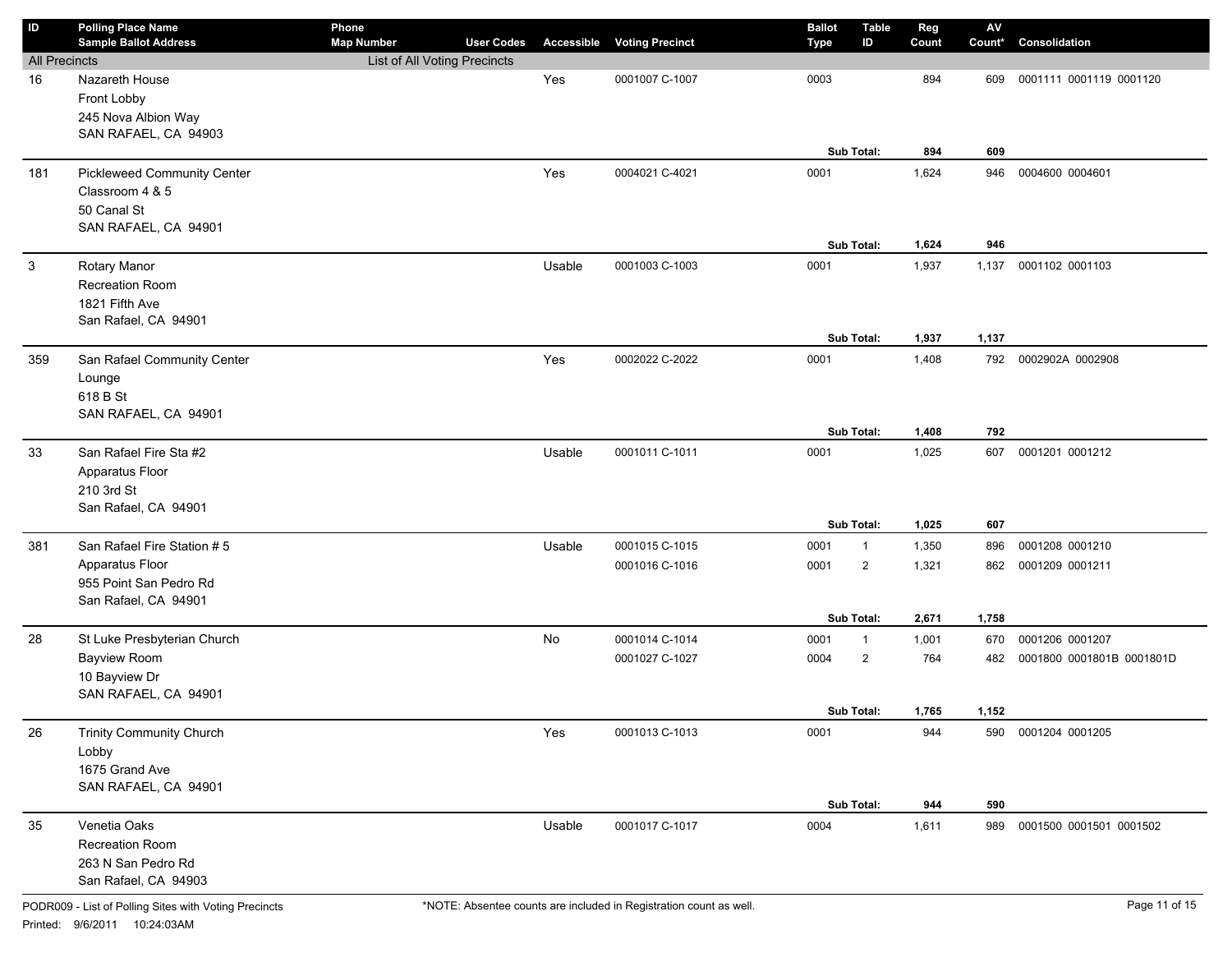| $\mathsf{ID}$        | <b>Polling Place Name</b><br><b>Sample Ballot Address</b> | Phone<br><b>Map Number</b>   | <b>User Codes</b> |        | <b>Accessible Voting Precinct</b> | <b>Ballot</b><br>Type | Table<br>ID    | Reg<br>Count | $\mathbf{A}\mathbf{V}$<br>Count* | Consolidation                          |
|----------------------|-----------------------------------------------------------|------------------------------|-------------------|--------|-----------------------------------|-----------------------|----------------|--------------|----------------------------------|----------------------------------------|
| <b>All Precincts</b> |                                                           | List of All Voting Precincts |                   |        |                                   |                       |                |              |                                  |                                        |
|                      |                                                           |                              |                   |        |                                   |                       | Sub Total:     | 1,611        | 989                              |                                        |
| 9                    | Villa Marin                                               |                              |                   | Usable | 0001110 PCT 1110                  | 0003                  |                | 408          | 306                              | 0001110                                |
|                      | Card Room                                                 |                              |                   |        |                                   |                       |                |              |                                  |                                        |
|                      | 100 Thorndale Dr                                          |                              |                   |        |                                   |                       |                |              |                                  |                                        |
|                      | SAN RAFAEL, CA 94903                                      |                              |                   |        |                                   |                       |                |              |                                  |                                        |
|                      |                                                           |                              |                   |        |                                   |                       | Sub Total:     | 408          | 306                              |                                        |
| 387                  | Sausalito City Hall                                       |                              |                   | Usable | 0003003 C-3003                    | 00014                 |                | 2,450        | 1,504                            | 0003105 0003106 0003107                |
|                      | <b>Council Chambers</b>                                   |                              |                   |        |                                   |                       |                |              |                                  |                                        |
|                      | 420 Litho Street                                          |                              |                   |        |                                   |                       |                |              |                                  |                                        |
|                      | SAUSALITO, CA 94965                                       |                              |                   |        |                                   |                       |                |              |                                  |                                        |
|                      |                                                           |                              |                   |        |                                   |                       | Sub Total:     | 2,450        | 1,504                            |                                        |
| 100                  | Sausalito Women's Club                                    |                              |                   | No     | 0003001 C-3001                    | 00014                 |                | 958          | 603                              | 0003100 0003101                        |
|                      | Main Hall                                                 |                              |                   |        |                                   |                       |                |              |                                  |                                        |
|                      | 120 Central Ave                                           |                              |                   |        |                                   |                       |                |              |                                  |                                        |
|                      | Sausalito, CA 94965                                       |                              |                   |        |                                   |                       | Sub Total:     | 958          | 603                              |                                        |
| 101                  | Star Of Sea Catholic Church                               |                              |                   | Usable | 0003002 C-3002                    | 00014                 |                | 1,664        | 1,016                            | 0003102 0003103 0003104                |
|                      | Parish Hall                                               |                              |                   |        |                                   |                       |                |              |                                  |                                        |
|                      | 180 Harrison Ave                                          |                              |                   |        |                                   |                       |                |              |                                  |                                        |
|                      | Sausalito, CA 94965                                       |                              |                   |        |                                   |                       |                |              |                                  |                                        |
|                      |                                                           |                              |                   |        |                                   |                       | Sub Total:     | 1,664        | 1,016                            |                                        |
| 168                  | Stinson Beach Community Center                            |                              |                   | Yes    | 0004305 PCT 4305                  | 00014                 |                | 477          |                                  | 280 0004305                            |
|                      | Board Room                                                |                              |                   |        |                                   |                       |                |              |                                  |                                        |
|                      | 30 Belvedere                                              |                              |                   |        |                                   |                       |                |              |                                  |                                        |
|                      | STINSON BEACH, CA 94970                                   |                              |                   |        |                                   |                       |                |              |                                  |                                        |
|                      |                                                           |                              |                   |        |                                   |                       | Sub Total:     | 477          | 280                              |                                        |
| 129                  | <b>Bel Aire School</b>                                    |                              |                   | Usable | 0003015 C-3015                    | 00020                 | $\overline{1}$ | 948          |                                  | 655 0003307B 0003307C 0003308B         |
|                      | Staff Developement Room                                   |                              |                   |        |                                   |                       |                |              |                                  | 0003308C                               |
|                      | 277 Karen Way                                             |                              |                   |        | 0003026 C-3026                    | 00019                 | $\overline{2}$ | 640          | 429                              | 0003800 0003801                        |
|                      | TIBURON, CA 94920                                         |                              |                   |        |                                   |                       |                |              |                                  |                                        |
|                      |                                                           |                              |                   |        |                                   |                       | Sub Total:     | 1,588        | 1,084                            |                                        |
| 124                  | Del Mar School                                            |                              |                   | Yes    | 0003010 C-3010                    | 00019                 |                | 1,838        | 1,240                            | 0003301 0003302                        |
|                      | P. E. Classroom                                           | Christine/ofc                |                   |        |                                   |                       |                |              |                                  |                                        |
|                      | 105 Avenida Miraflores                                    |                              |                   |        |                                   |                       |                |              |                                  |                                        |
|                      | Tiburon, CA 94920                                         |                              |                   |        |                                   |                       | Sub Total:     | 1,838        | 1,240                            |                                        |
| 122                  | Tiburon Baptist Church                                    |                              |                   | Yes    | 0003011 C-3011                    | 00020                 | $\overline{1}$ | 769          |                                  | 493 0003303A 0003303B 0003303D         |
|                      | Conference Room                                           |                              |                   |        |                                   |                       |                |              |                                  | 0003303F 0003704D                      |
|                      | 445 Greenwood Beach Rd                                    |                              |                   |        | 0003025 C-3025                    | 00021                 | $\overline{2}$ | 521          |                                  | 323 0003704A 0003704B 0003704C         |
|                      | TIBURON, CA 94920                                         |                              |                   |        |                                   |                       |                |              |                                  | 0003704E 0003704F 0003704G<br>0003704H |
|                      |                                                           |                              |                   |        |                                   |                       | Sub Total:     | 1,290        | 816                              |                                        |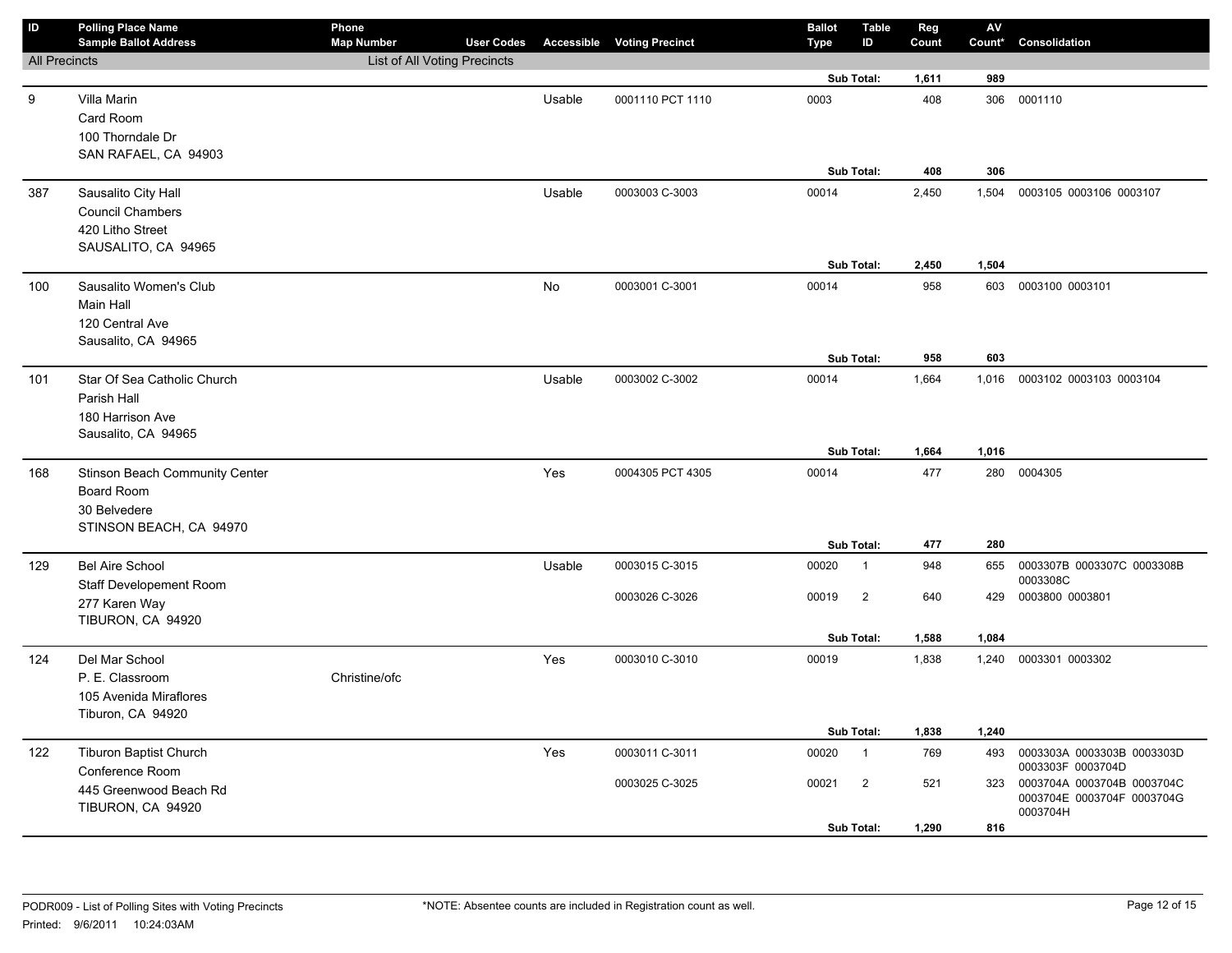| $\mathsf{ID}$        | <b>Polling Place Name</b><br><b>Sample Ballot Address</b> | Phone<br><b>Map Number</b>   | <b>User Codes</b> | Accessible | <b>Voting Precinct</b> | <b>Ballot</b><br><b>Type</b> | Table<br>ID | Reg<br>Count | AV<br>Count* | Consolidation              |
|----------------------|-----------------------------------------------------------|------------------------------|-------------------|------------|------------------------|------------------------------|-------------|--------------|--------------|----------------------------|
| <b>All Precincts</b> |                                                           | List of All Voting Precincts |                   |            |                        |                              |             |              |              |                            |
| 335                  | <b>Tiburon Town Hall</b>                                  |                              |                   | Yes        | 0003013 C-3013         | 00019                        |             | 2,242        | 1,433        | 0003304 0003305 0003306    |
|                      | <b>Council Chambers</b>                                   |                              |                   |            |                        |                              |             |              |              |                            |
|                      | 1505 Tiburon Blvd                                         |                              |                   |            |                        |                              |             |              |              |                            |
|                      | Tiburon, CA 94920                                         |                              |                   |            |                        |                              |             |              |              |                            |
|                      |                                                           |                              |                   |            |                        | Sub Total:                   |             | 2,242        | 1,433        |                            |
| 407                  | Tomales Regional History Center                           |                              |                   | Yes        | 0004101 PCT 4101       | 0005                         |             | 553          | 347          | 0004101                    |
|                      | Downstairs Meeting Room                                   |                              |                   |            |                        |                              |             |              |              |                            |
|                      | 26701 State Route 1                                       |                              |                   |            |                        |                              |             |              |              |                            |
|                      | Tomales, CA 94971-0262                                    |                              |                   |            |                        |                              |             |              |              |                            |
|                      |                                                           |                              |                   |            |                        | Sub Total:                   |             | 553          | 347          |                            |
| 172                  | Woodacre Improvement Club                                 |                              |                   | Yes        | 0004017 C-4017         | 00028                        |             | 1,118        | 595          | 0004402A 0004402B 0004402C |
|                      | Main Hall                                                 |                              |                   |            |                        |                              |             |              |              | 0004403                    |
|                      | 1 Garden Way                                              |                              |                   |            |                        |                              |             |              |              |                            |
|                      | WOODACRE, CA 94973                                        |                              |                   |            |                        |                              |             |              |              |                            |
|                      |                                                           |                              |                   |            |                        |                              | Sub Total:  | 1,118        | 595          |                            |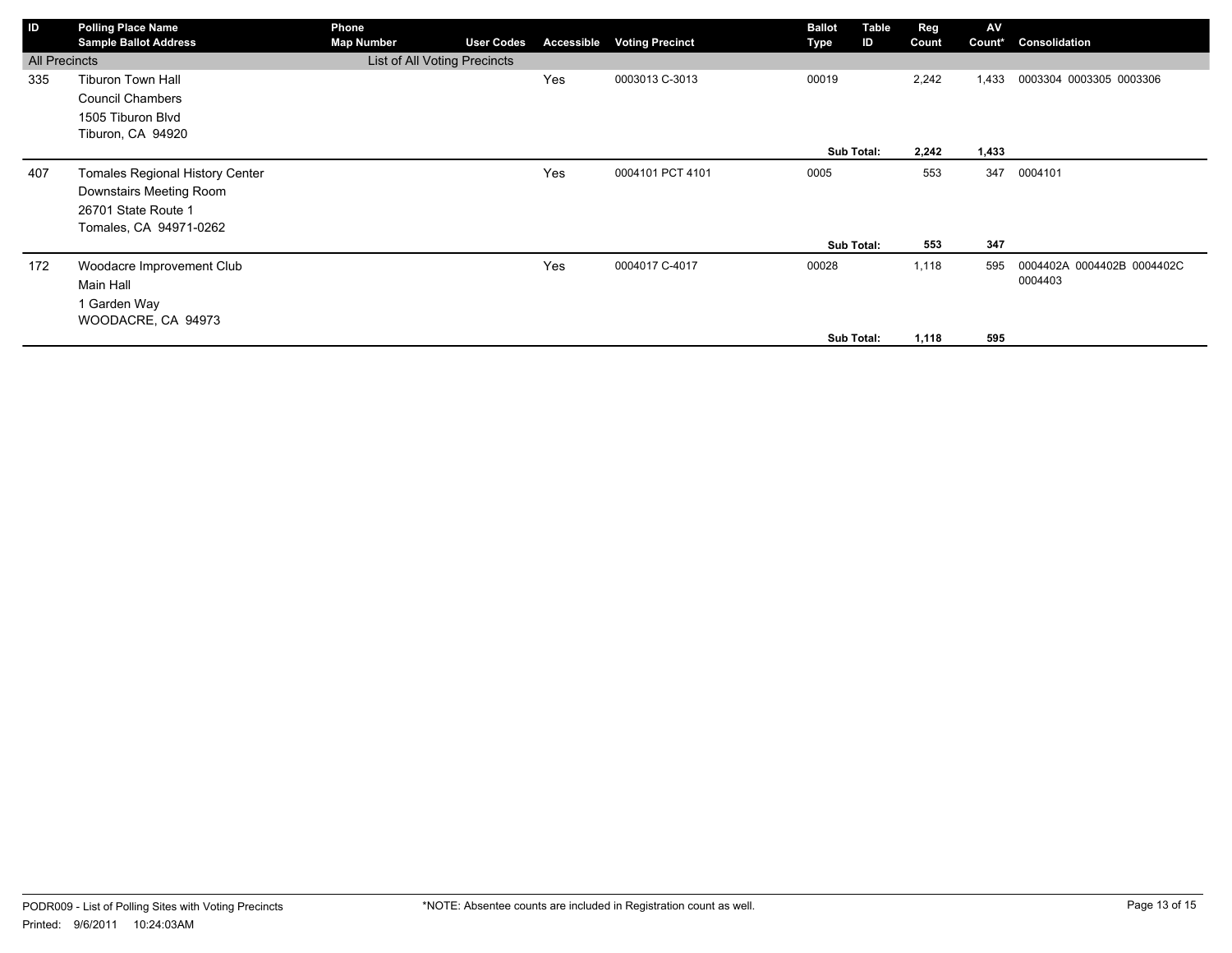| l ID.                                       | <b>Polling Place Name</b><br><b>Sample Ballot Address</b> | <b>Phone</b><br>Map Number |  |  | User Codes Accessible Voting Precinct | <b>Ballot</b><br>Type | Table<br>ID | <b>Reg</b><br>Count | AV     | <b>Count*</b> Consolidation |
|---------------------------------------------|-----------------------------------------------------------|----------------------------|--|--|---------------------------------------|-----------------------|-------------|---------------------|--------|-----------------------------|
|                                             | <b>Total Selected Poll Sites: 104</b>                     |                            |  |  |                                       | <b>Grand Total:</b>   |             | 143.968             | 86,882 |                             |
| <b>Total Selected Voting Precincts: 130</b> |                                                           |                            |  |  |                                       |                       |             |                     |        |                             |

**Total Unassigned Voting Precincts: 0**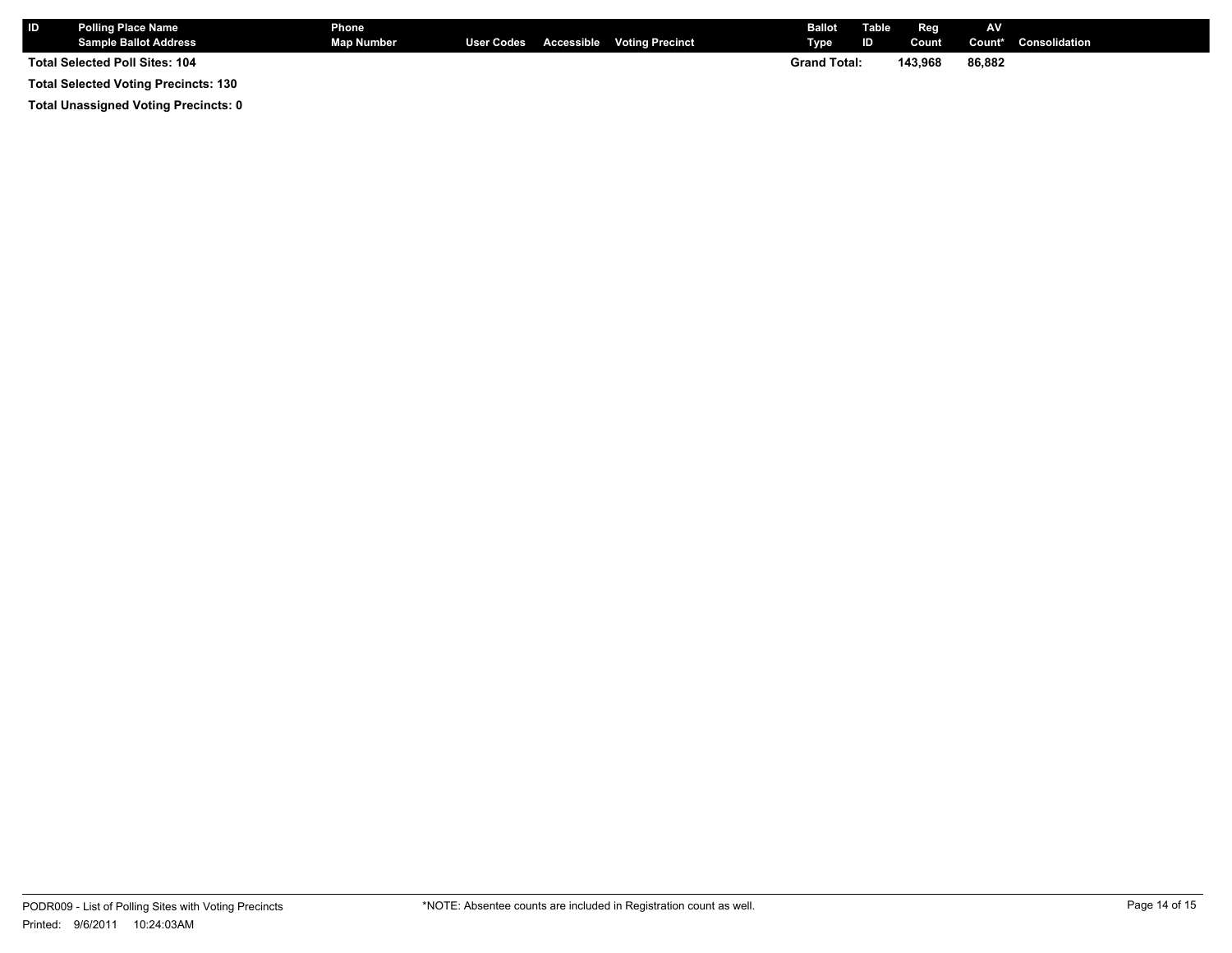| ID |                               | <b>Polling Place Name</b><br><b>Sample Ballot Address</b> | Phone<br><b>Map Number</b> | <b>User Codes</b> | <b>Accessible Voting Precinct</b> | <b>Ballot</b><br><b>Type</b> | <b>Table</b><br>ID | Reg<br>Count | ${\sf AV}$<br>Count* | Consolidation |  |
|----|-------------------------------|-----------------------------------------------------------|----------------------------|-------------------|-----------------------------------|------------------------------|--------------------|--------------|----------------------|---------------|--|
|    | <b>Mail Ballot Precincts:</b> |                                                           |                            |                   |                                   |                              |                    |              |                      |               |  |
|    | 0001002                       | M-1002                                                    | BT: 002                    |                   |                                   |                              |                    |              |                      |               |  |
|    | 0001019                       | M-1019                                                    | BT: 005                    |                   |                                   |                              |                    |              |                      |               |  |
|    | 0001024                       | M-1024                                                    | BT: 008                    |                   |                                   |                              |                    |              |                      |               |  |
|    | 0001026                       | M-1026                                                    | BT: 004                    |                   |                                   |                              |                    |              |                      |               |  |
|    | 0002017                       | M-2017                                                    | BT: 015                    |                   |                                   |                              |                    |              |                      |               |  |
|    | 0002018                       | M-2018                                                    | BT: 015                    |                   |                                   |                              |                    |              |                      |               |  |
|    | 0002020                       | M-2020                                                    | BT: 004                    |                   |                                   |                              |                    |              |                      |               |  |
|    | 0002021                       | M-2021                                                    | BT: 014                    |                   |                                   |                              |                    |              |                      |               |  |
|    | 0002023                       | M-2023                                                    | BT: 016                    |                   |                                   |                              |                    |              |                      |               |  |
|    | 0003009                       | M-3009                                                    | BT: 018                    |                   |                                   |                              |                    |              |                      |               |  |
|    | 0003012                       | M-3012                                                    | BT: 019                    |                   |                                   |                              |                    |              |                      |               |  |
|    | 0003014                       | M-3014                                                    | BT: 021                    |                   |                                   |                              |                    |              |                      |               |  |
|    | 0003020                       | M-3020                                                    | BT: 022                    |                   |                                   |                              |                    |              |                      |               |  |
|    | 0003024                       | M-3024                                                    | BT: 021                    |                   |                                   |                              |                    |              |                      |               |  |
|    | 0004002                       | M-4002                                                    | BT: 005                    |                   |                                   |                              |                    |              |                      |               |  |
|    | 0004005                       | M-4005                                                    | BT: 008                    |                   |                                   |                              |                    |              |                      |               |  |
|    | 0004006                       | M-4006                                                    | BT: 025                    |                   |                                   |                              |                    |              |                      |               |  |
|    | 0004007                       | M-4007                                                    | BT: 026                    |                   |                                   |                              |                    |              |                      |               |  |
|    | 0004009                       | M-4009                                                    | BT: 017                    |                   |                                   |                              |                    |              |                      |               |  |
|    | 0004012                       | M-4012                                                    | BT: 014                    |                   |                                   |                              |                    |              |                      |               |  |
|    | 0004013                       | M-4013                                                    | BT: 021                    |                   |                                   |                              |                    |              |                      |               |  |
|    | 0004018                       | M-4018                                                    | BT: 029                    |                   |                                   |                              |                    |              |                      |               |  |
|    | 0004026                       | M-4026                                                    | BT: 005                    |                   |                                   |                              |                    |              |                      |               |  |
|    | 0004027                       | M-4027                                                    | BT: 018                    |                   |                                   |                              |                    |              |                      |               |  |
|    | 0005001                       | M-5001                                                    | BT: 029                    |                   |                                   |                              |                    |              |                      |               |  |
|    | 0005007                       | M-5007                                                    | BT: 029                    |                   |                                   |                              |                    |              |                      |               |  |
|    | 0005013                       | M-5013                                                    | BT: 030                    |                   |                                   |                              |                    |              |                      |               |  |
|    | 0005017                       | M-5017                                                    | BT: 029                    |                   |                                   |                              |                    |              |                      |               |  |
|    | 0005024                       | M-5024                                                    | BT: 027                    |                   |                                   |                              |                    |              |                      |               |  |
|    | 0005025                       | M-5025                                                    | BT: 025                    |                   |                                   |                              |                    |              |                      |               |  |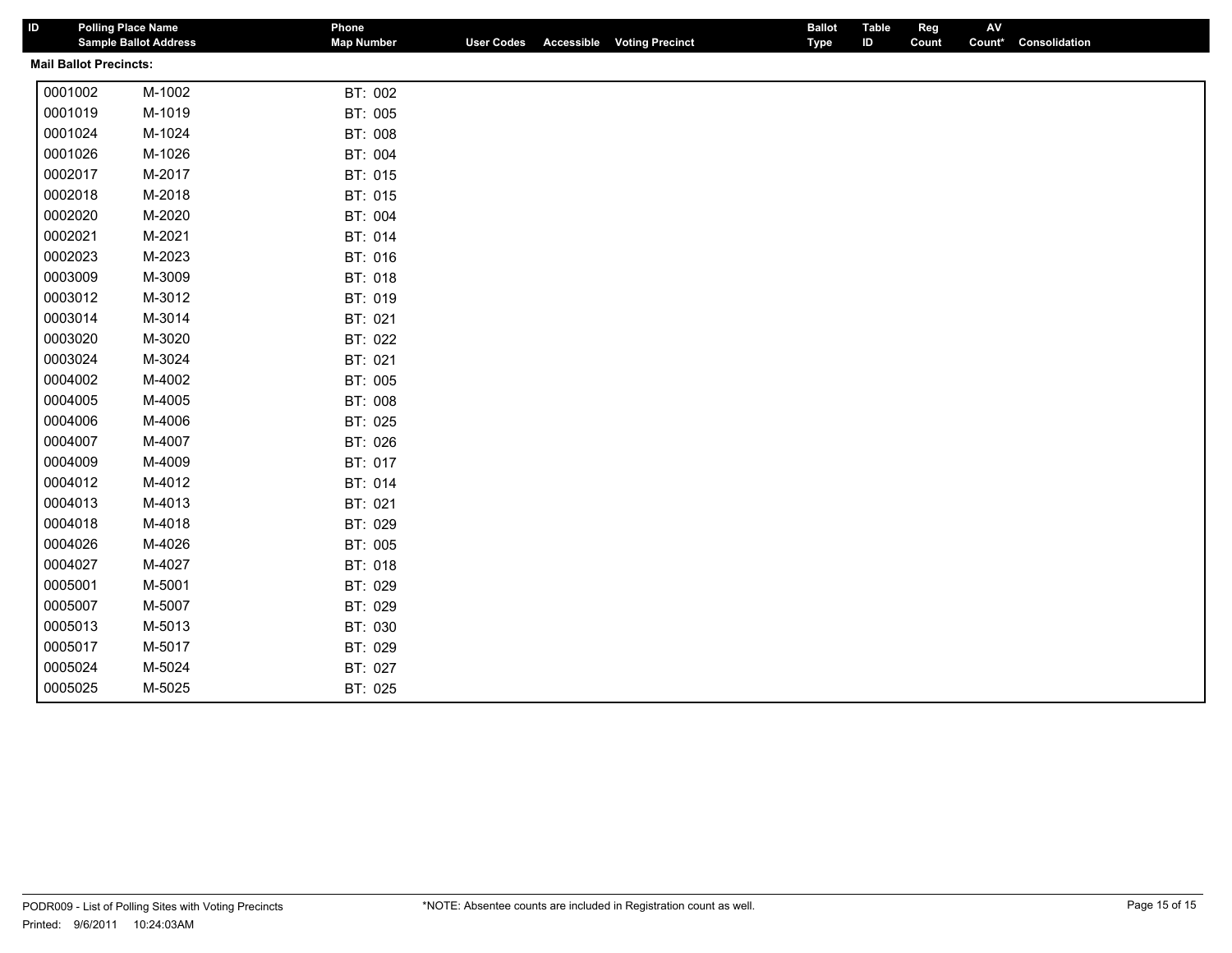|                      |        |           |                      |                            | <b>Mail Ballot Precinct List</b>              |                      |           |                         |                    |                |
|----------------------|--------|-----------|----------------------|----------------------------|-----------------------------------------------|----------------------|-----------|-------------------------|--------------------|----------------|
| atan K               |        |           |                      |                            | <b>Uniform District Election - 11/08/2011</b> |                      |           |                         |                    |                |
| Mail Ballot Precinct |        | Precinct  | <b>Ballot Type</b>   | Registration               |                                               | Mail Ballot Precinct |           | Precinct                | <b>Ballot Type</b> | Registration   |
| 0001002 M-1002       |        | 0001101-B | $\overline{2}$       | $\overline{2}$             | 0004002 M-4002                                |                      |           | 0004103-A               | 5                  | $\overline{1}$ |
|                      |        | Num Pcts: | $\blacktriangleleft$ | $\mathbf{2}$<br>Total Reg: |                                               |                      |           | 0004103-B               | 5                  | 76             |
| 0001019              | M-1019 | 0001504-l | 5                    | $\overline{2}$             |                                               |                      |           | 0004103-E               | 5                  | $\overline{2}$ |
|                      |        | 0001504-N | 5                    | 5                          |                                               |                      |           | 0004104                 | 5                  | 140            |
|                      |        | 0001801-A | 5                    | 6                          |                                               |                      | Num Pcts: | 4                       | Total Reg:         | 219            |
|                      |        | 0001801-C | 5                    | 8                          | 0004005                                       | M-4005               |           | 0004200-B               | 8                  | $\mathbf 0$    |
|                      |        | Num Pcts: | 4                    | Total Reg:<br>21           |                                               |                      | Num Pcts: | $\mathbf{1}$            | Total Reg:         | $\mathbf 0$    |
| 0001024              | M-1024 | 0001605-C | 8                    | 5                          | 0004006                                       | M-4006               |           | 0004201-A               | 25                 | 33             |
|                      |        | 0001607-A | 8                    | 72                         |                                               |                      | Num Pcts: | $\blacktriangleleft$    | Total Reg:         | 33             |
|                      |        | 0001607-B | 8                    | 0                          | 0004007                                       | M-4007               |           | 0004201-C               | 26                 | $\sqrt{5}$     |
|                      |        | Num Pcts: | 3                    | 77<br>Total Reg:           |                                               |                      |           | 0004202-A               | 26                 | 37             |
| 0001026              | M-1026 | 0001701-C | $\overline{4}$       | 8                          |                                               |                      |           | 0004202-C               | 26                 | $\overline{2}$ |
|                      |        | 0001701-D | 4                    | 3                          |                                               |                      |           | 0004203-A               | 26                 | 183            |
|                      |        | Num Pcts: | $\overline{2}$       | Total Reg:<br>11           |                                               |                      | Num Pcts: | 4                       | Total Reg:         | 227            |
| 0002017              | M-2017 | 0002603   | 15                   | 123                        | 0004009                                       | M-4009               |           | 0004250-A               | 17                 | $\overline{7}$ |
|                      |        | Num Pcts: | $\blacktriangleleft$ | Total Reg:<br>123          |                                               |                      |           | 0004250-B               | 17                 | 14             |
| 0002018              | M-2018 | 0002700   | 15                   | 142                        |                                               |                      |           | 0004250-C               | 17                 | 26             |
|                      |        |           | $\blacktriangleleft$ |                            |                                               |                      |           | 0004250-D               | 17                 | 0              |
|                      |        | Num Pcts: |                      | Total Reg:<br>142          |                                               |                      | Num Pcts: | $\overline{\mathbf{4}}$ | Total Reg:         | 47             |
| 0002020              | M-2020 | 0002802   | $\overline{4}$       | 241                        | 0004012                                       | M-4012               |           | 0004301-H               | 14                 | $\,6\,$        |
|                      |        | Num Pcts: | $\blacktriangleleft$ | Total Reg:<br>241          |                                               |                      |           | 0004402-D               | 14                 | 5              |
| 0002021              | M-2021 | 0002803   | 14                   | 0                          |                                               |                      |           | 0004402-E               | 14                 | $\overline{2}$ |
|                      |        | Num Pcts: | $\blacktriangleleft$ | 0<br>Total Reg:            |                                               |                      |           | 0004402-F               | 14                 | $\mathbf{1}$   |
| 0002023              | M-2023 | 0002902-B | 16                   | 16                         |                                               |                      | Num Pcts: | 4                       | Total Reg:         | 14             |
|                      |        | 0002903-C | 16                   | 18                         | 0004013                                       | M-4013               |           | 0004302-A               | 21                 | $72\,$         |
|                      |        | 0002903-D | 16                   | $\mathbf 0$                |                                               |                      | Num Pcts: | $\mathbf 1$             | Total Reg:         | 72             |
|                      |        | Num Pcts: | 3                    | 34<br>Total Reg:           | 0004018                                       | M-4018               |           | 0004501-A               | 29                 | 0              |
| 0003009              | M-3009 | 0003211-B | 18                   | 13                         |                                               |                      |           | 0004502-A               | 29                 | 4              |
|                      |        | Num Pcts: | $\blacktriangleleft$ | 13<br>Total Reg:           |                                               |                      |           |                         |                    | 4              |
| 0003012              | M-3012 | 0003303-C | 19                   | 111                        |                                               |                      | Num Pcts: | $\mathbf{2}$<br>0004901 | Total Reg:<br>5    | 141            |
|                      |        | 0003303-E | 19                   | 0                          | 0004026                                       | M-4026               |           |                         |                    |                |
|                      |        | Num Pcts: | $\overline{2}$       | 111<br>Total Reg:          |                                               |                      | Num Pcts: | $\mathbf 1$             | Total Reg:         | 141            |
| 0003014              | M-3014 | 0003307-A | 21                   | 61                         | 0004027                                       | M-4027               |           | 0004902                 | 18                 | 95             |
|                      |        | 0003307-D | 21                   | 55                         |                                               |                      | Num Pcts: | $\mathbf{1}$            | Total Reg:         | 95             |
|                      |        | 0003308-A | 21                   | $\mathbf 0$                | 0005001 M-5001                                |                      |           | 0005101-A               | 29                 | 15             |
|                      |        | 0003308-D | 21                   | 0                          |                                               |                      |           | 0005102-A               | 29                 | $\overline{1}$ |
|                      |        | Num Pcts: | 4                    | 116<br>Total Reg:          |                                               |                      |           | 0005201-B               | 29                 | 3              |
| 0003020              | M-3020 | 0003600-A | 22                   | 17                         |                                               |                      |           | 0005202-A               | 29                 | $\overline{1}$ |
|                      |        | 0003600-B | 22                   | 60                         |                                               |                      |           | 0005203-A               | 29                 | 15             |
|                      |        | 0003602-A | 22                   | 58                         |                                               |                      |           | 0005204-A               | 29                 | $\overline{1}$ |
|                      |        | Num Pcts: | 3                    | 135<br>Total Reg:          |                                               |                      | Num Pcts: | 6                       | Total Reg:         | 36             |
| 0003024              | M-3024 | 0003702   | 21                   | 217                        |                                               |                      |           |                         |                    |                |
|                      |        | Num Pcts: | $\blacktriangleleft$ | Total Reg:<br>217          |                                               |                      |           |                         |                    |                |
|                      |        |           |                      |                            |                                               |                      |           |                         |                    |                |